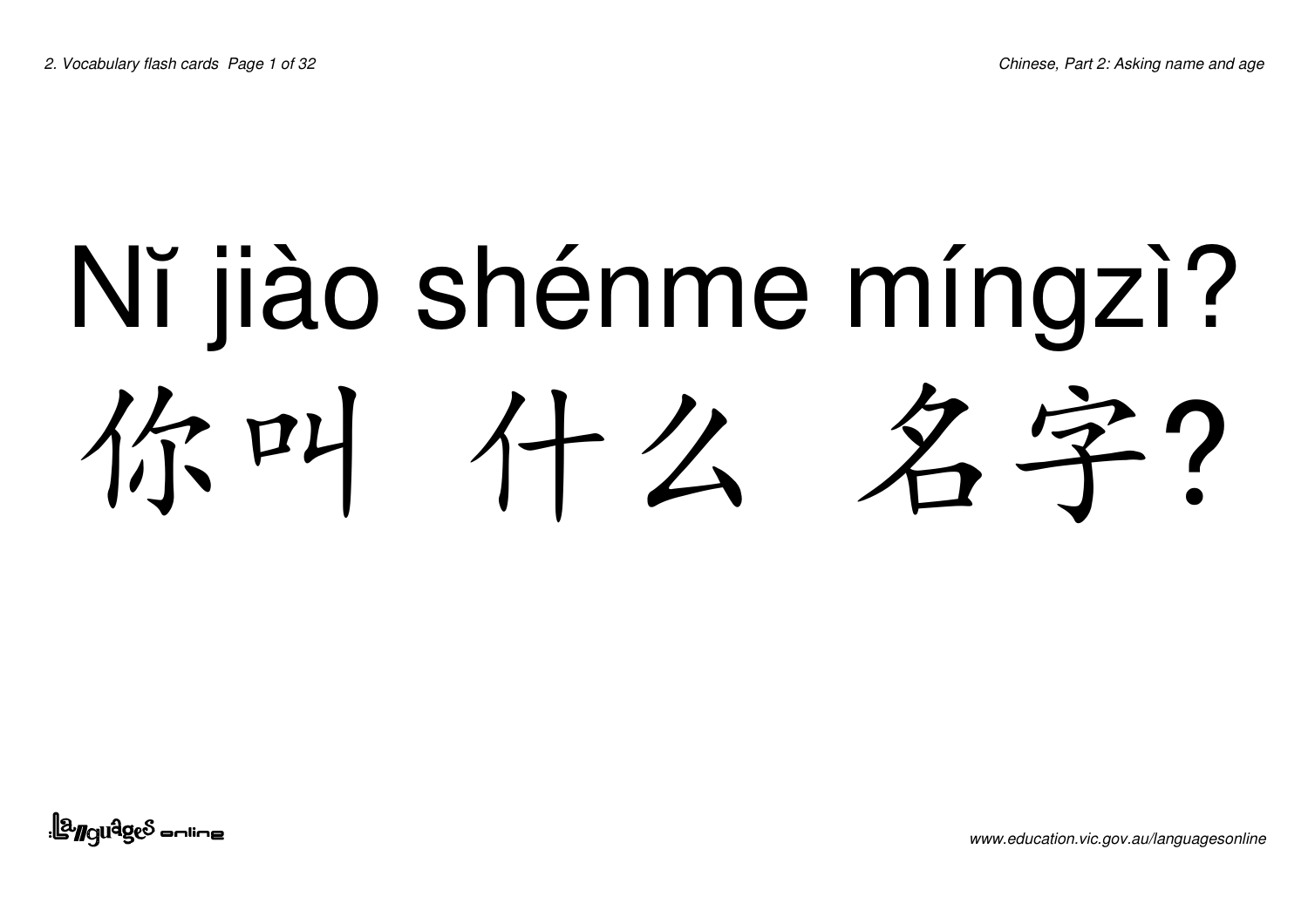## **What's your name?**

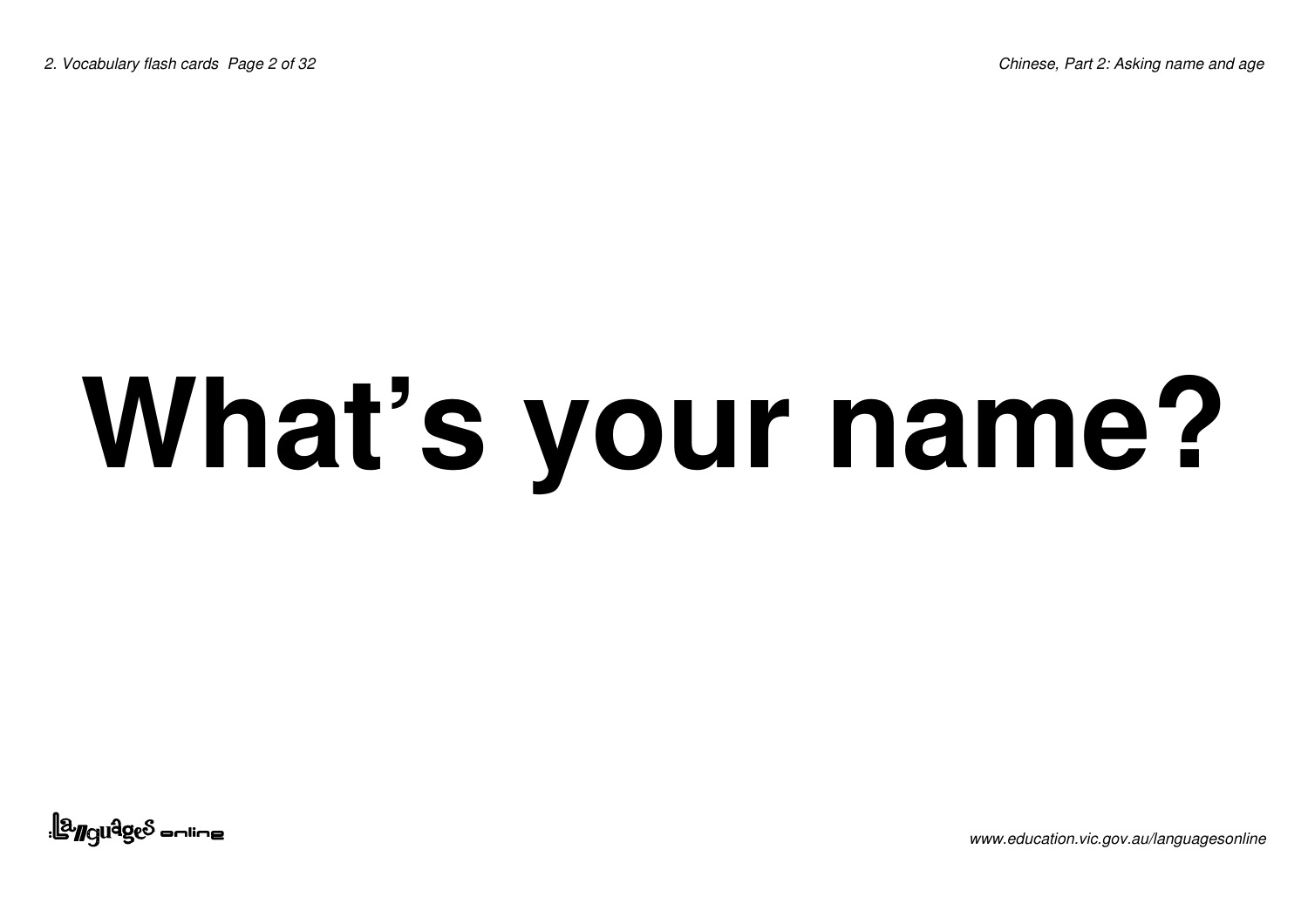#### Nĭ jiào shénme? 你叫 112?

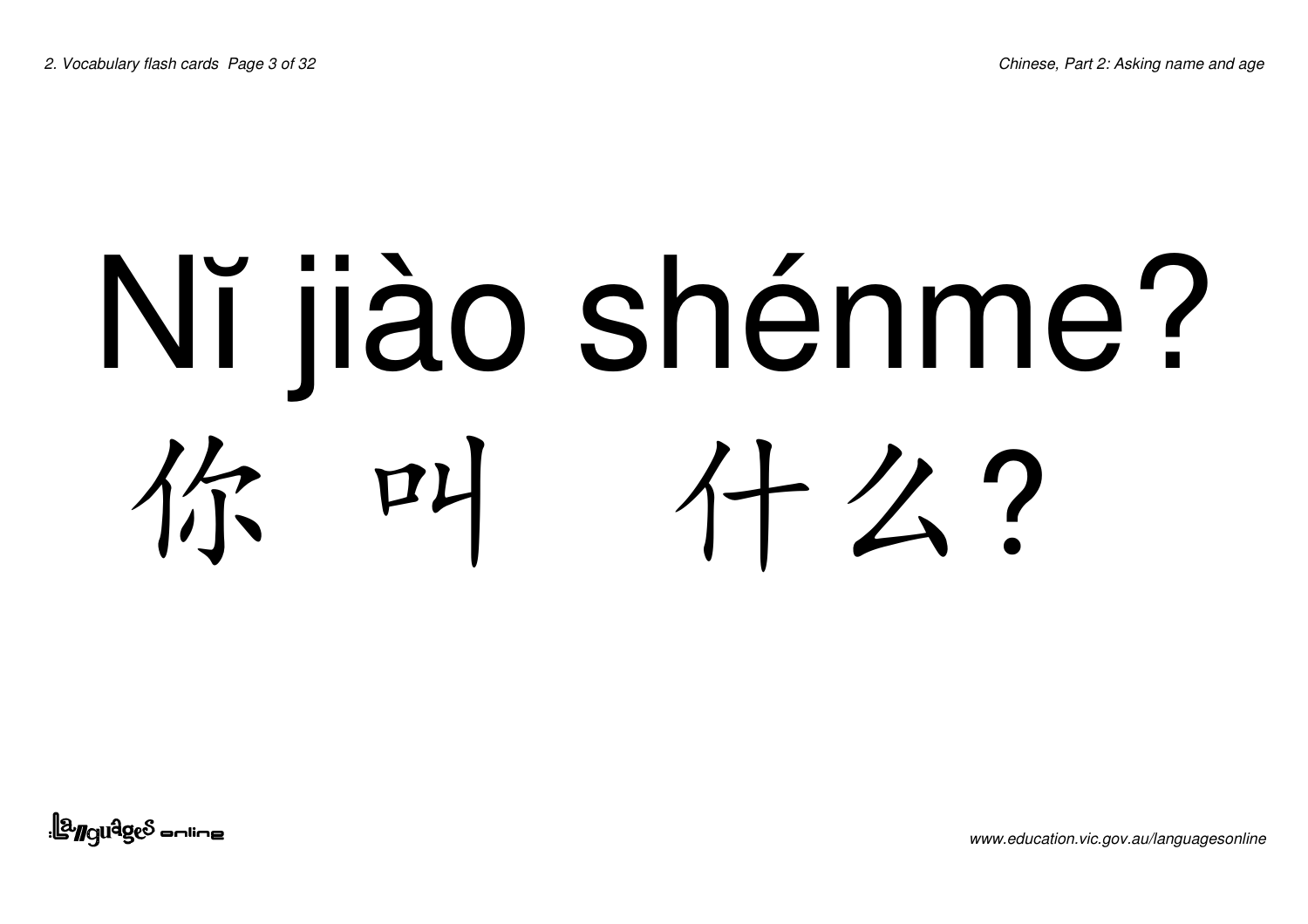## **What's your name?**

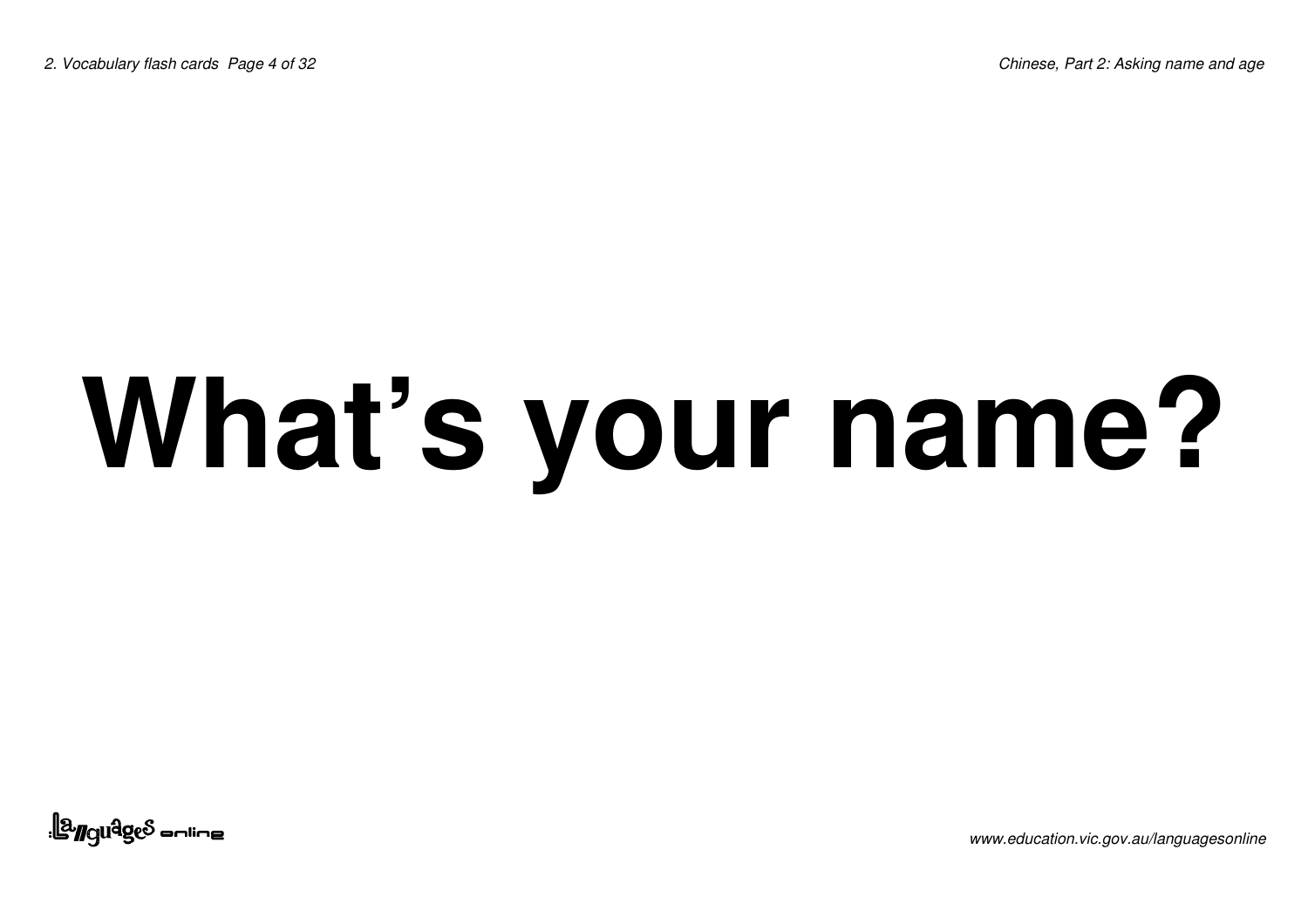#### Wŏ jiào Zhāng Dàwèi. 我叫张 大卫。

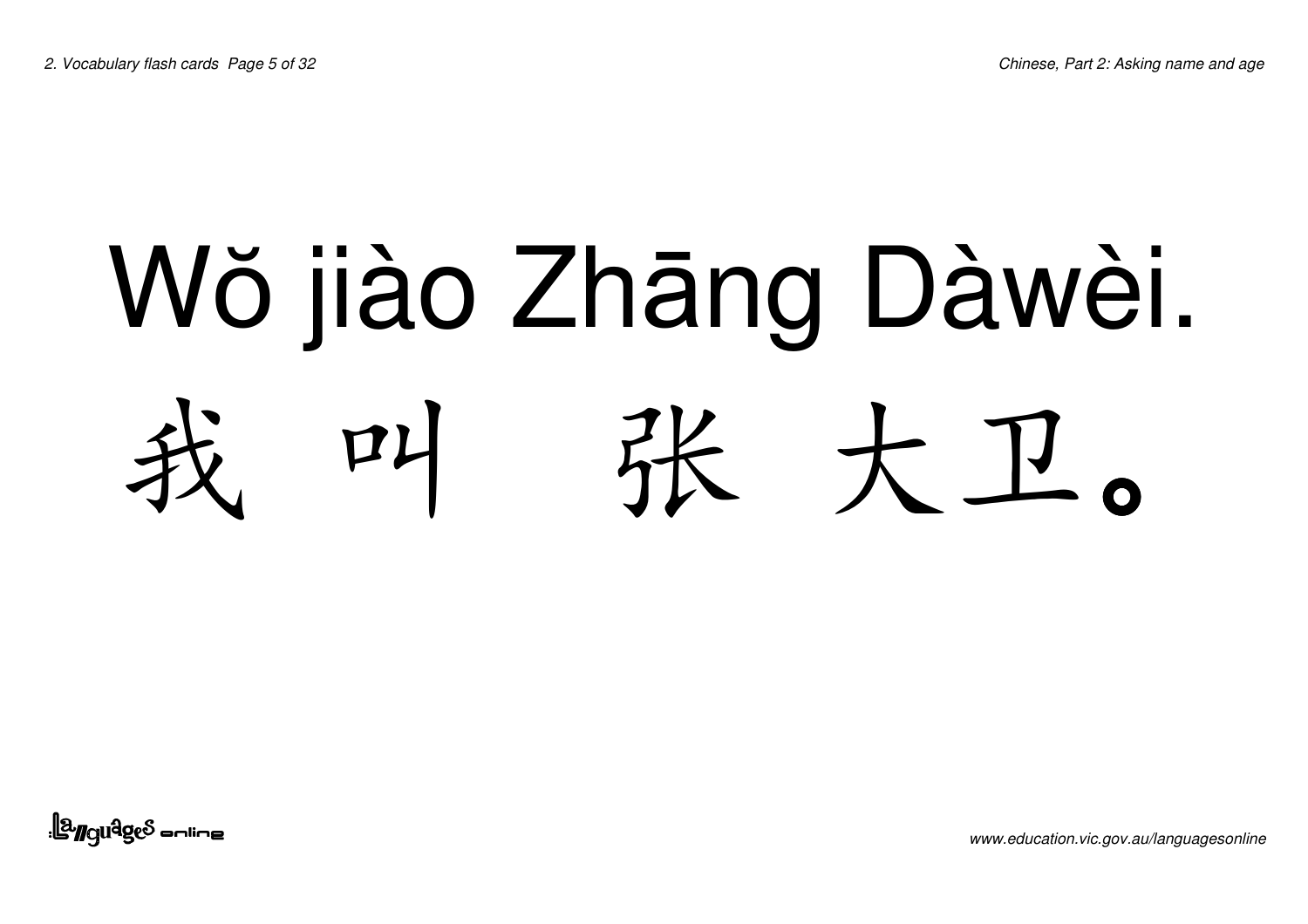### **My name is Zhng Dàwèi.**

<u>||a<sub>ggu</sub>que anline</u>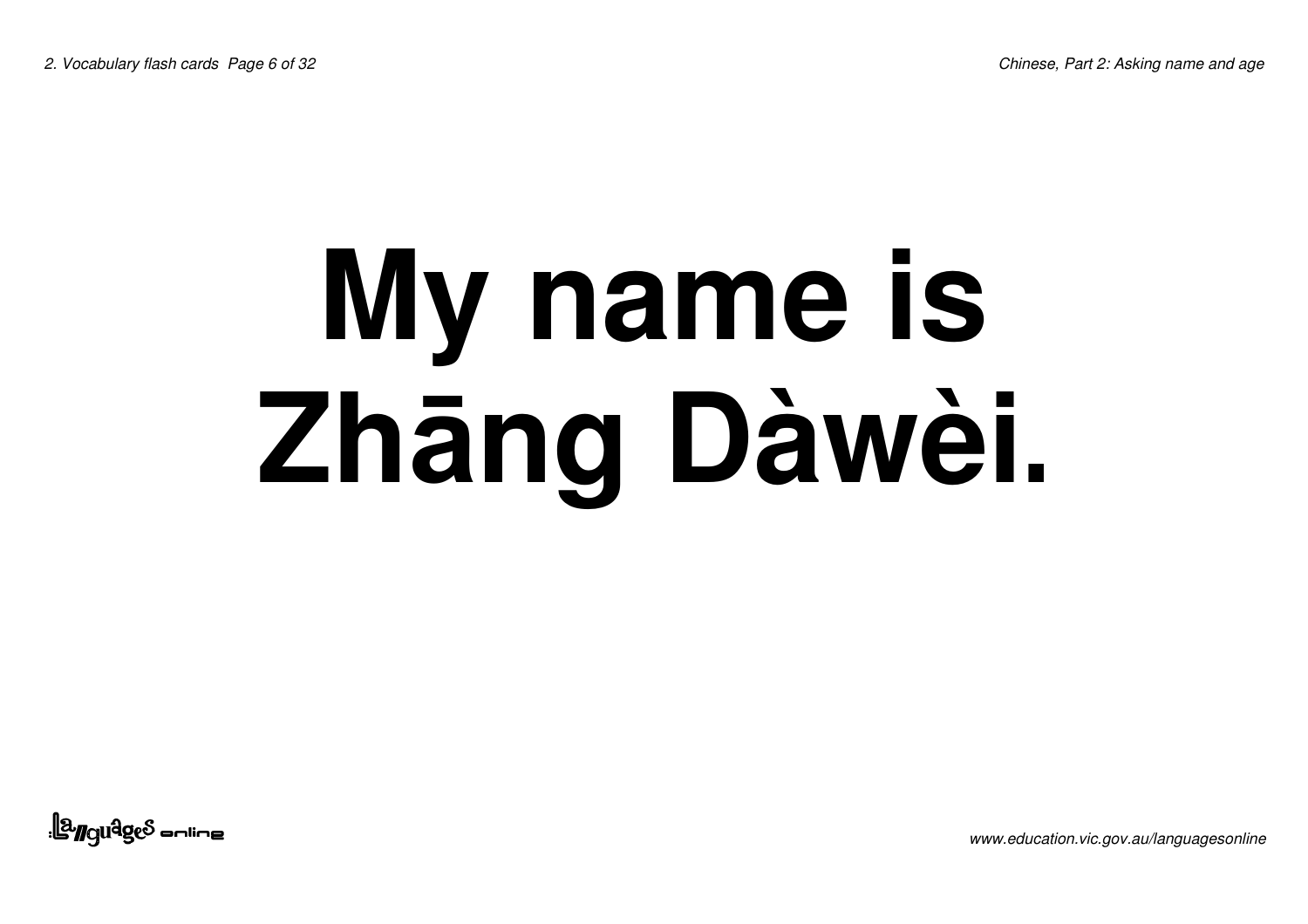# Nï xìng shénme? 你姓 什么?

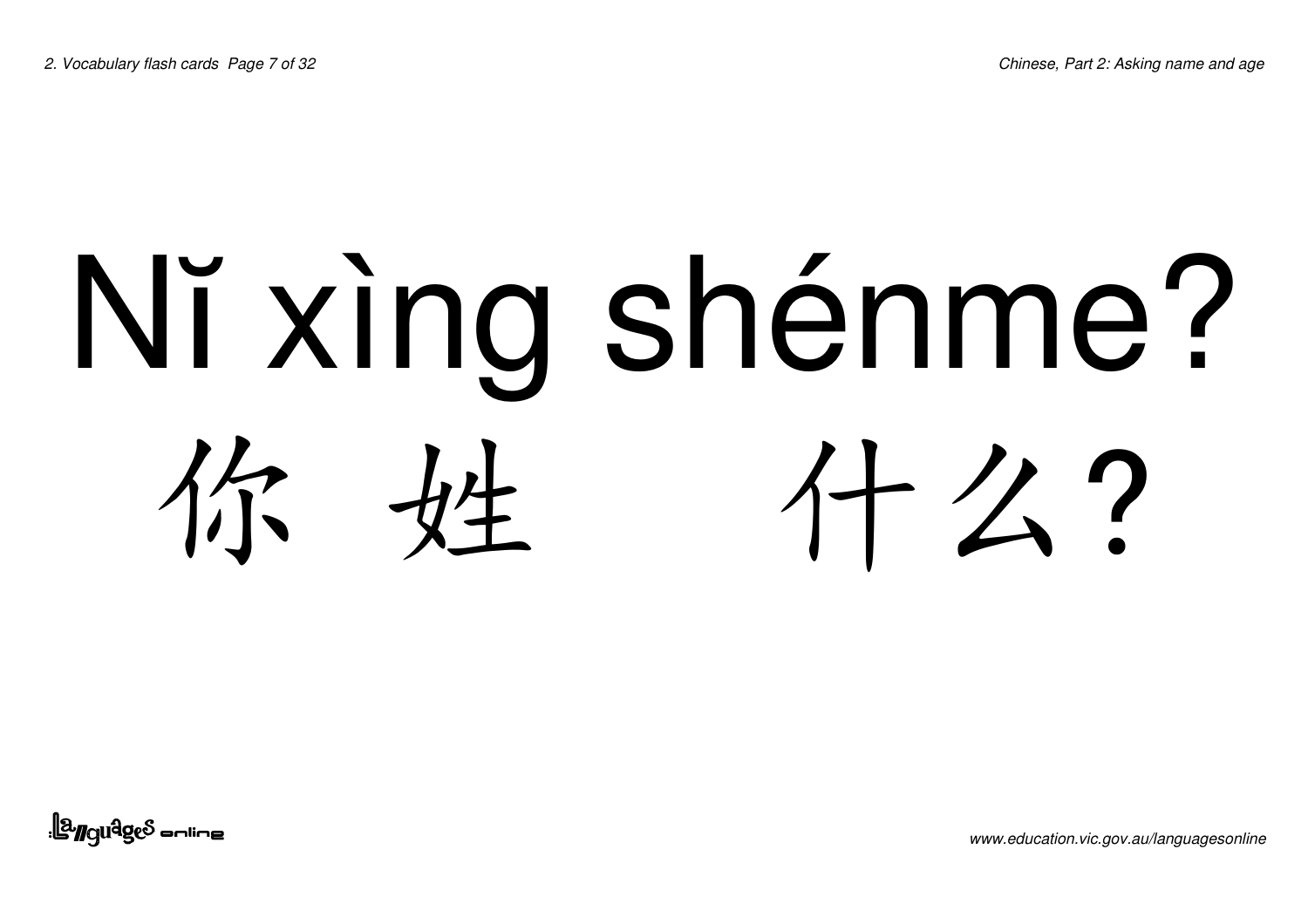### **What's your surname?**

<u>||a<sub>ngu</sub>qes anline</u>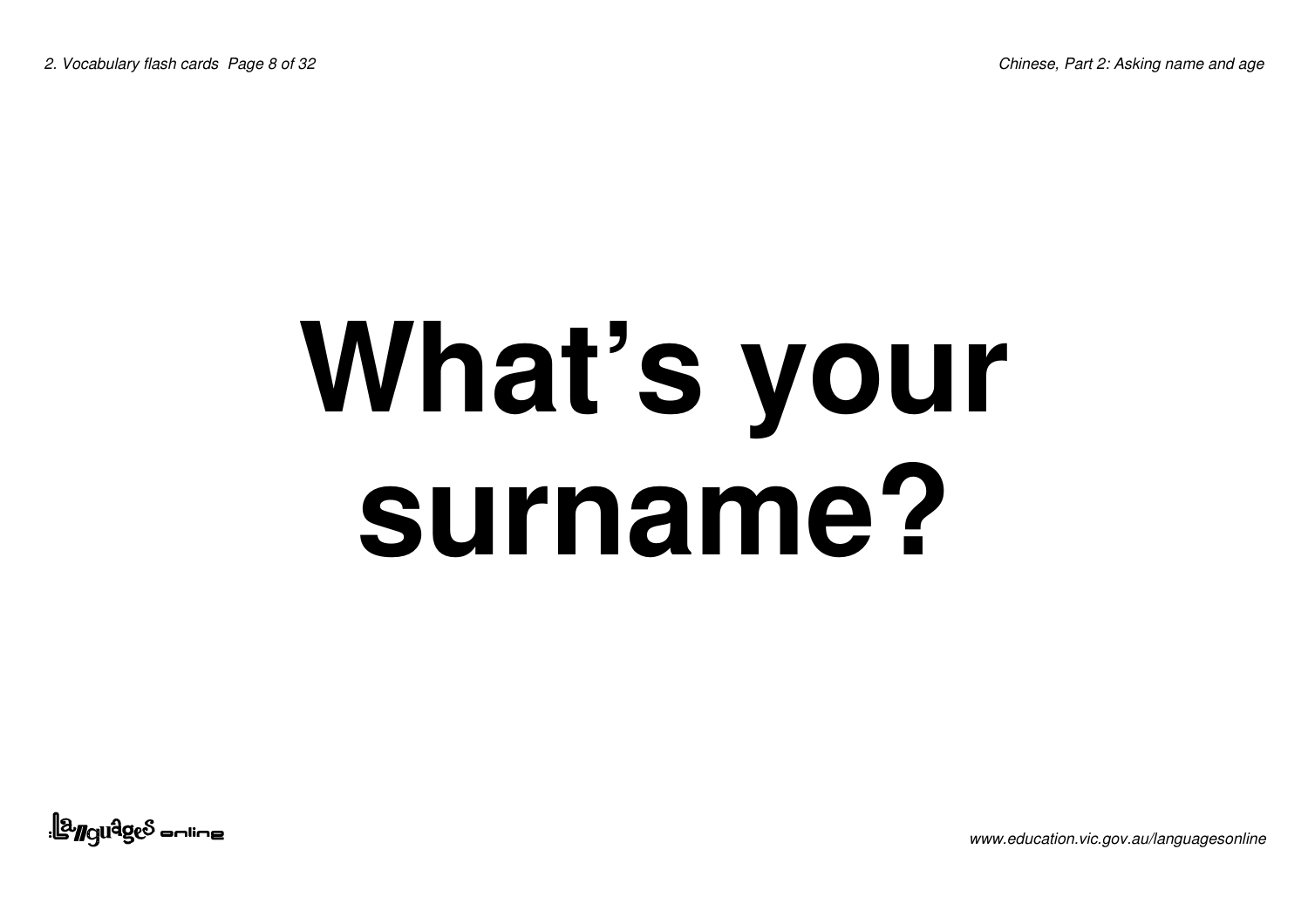#### Wŏ xìng Zhāng. 我姓张  $\mathbf O$

<u>| angudges anline</u>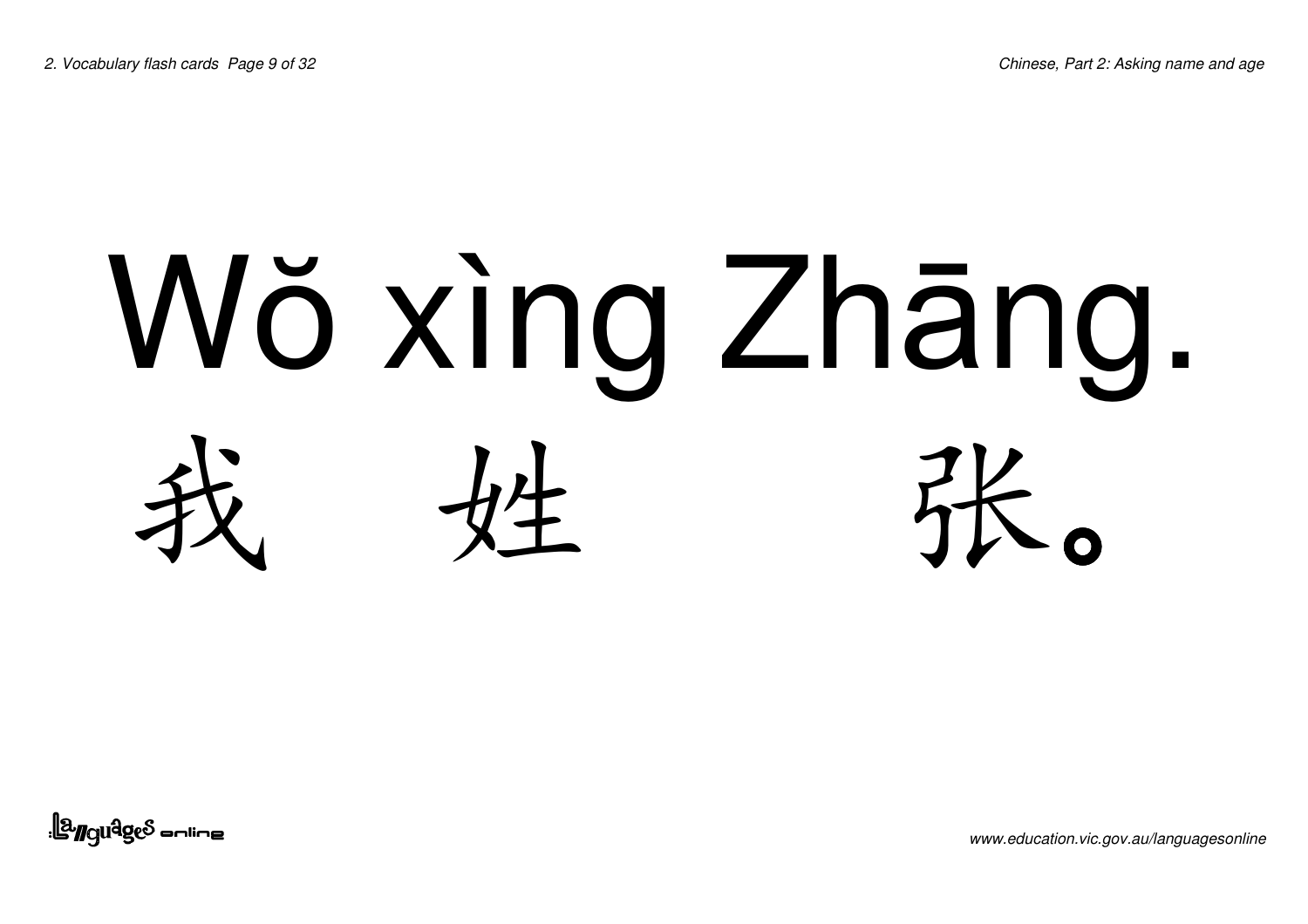### **My surname is Zhng.**

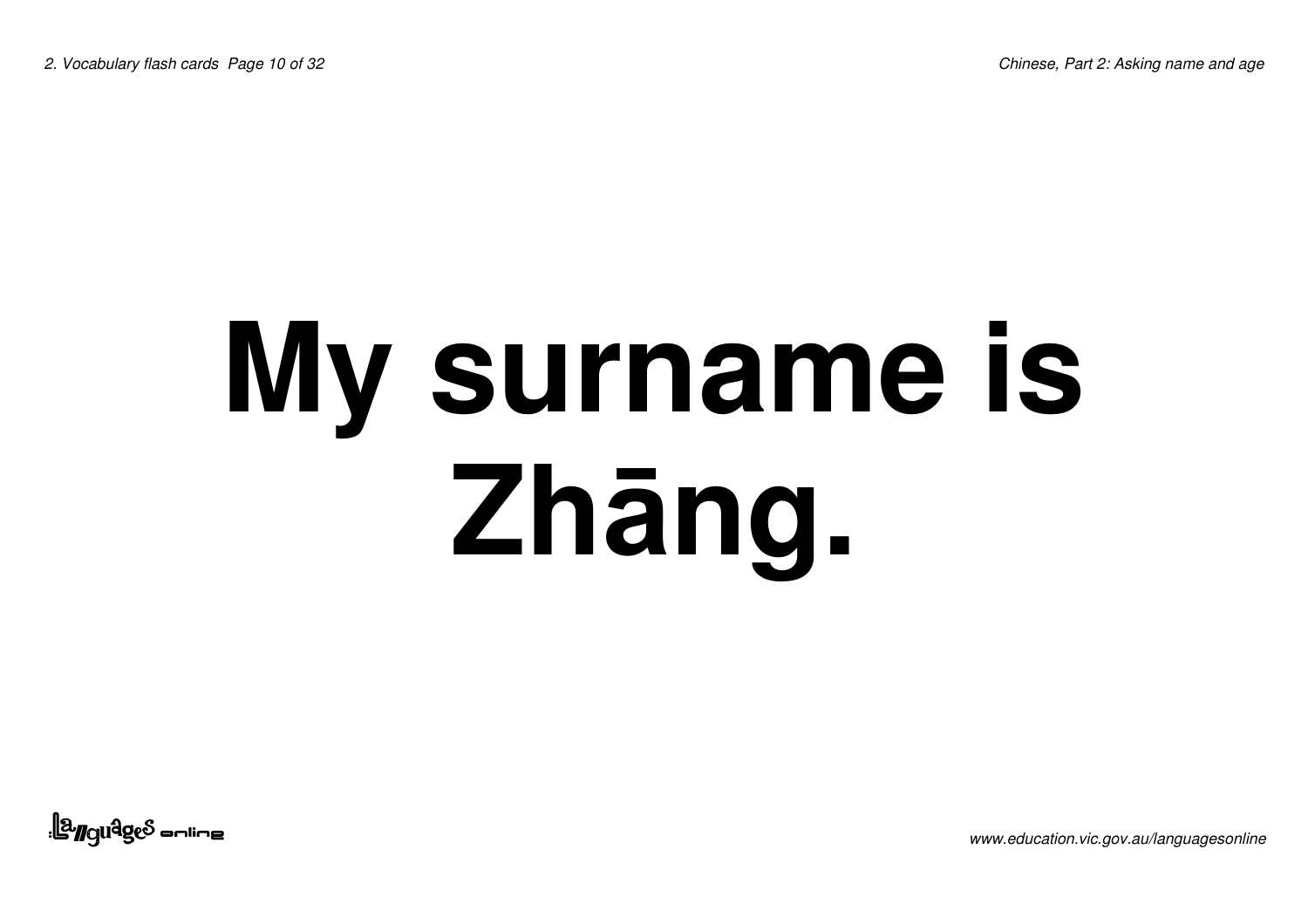#### Tā jiào shénme míngzì? P4 什么 名字?

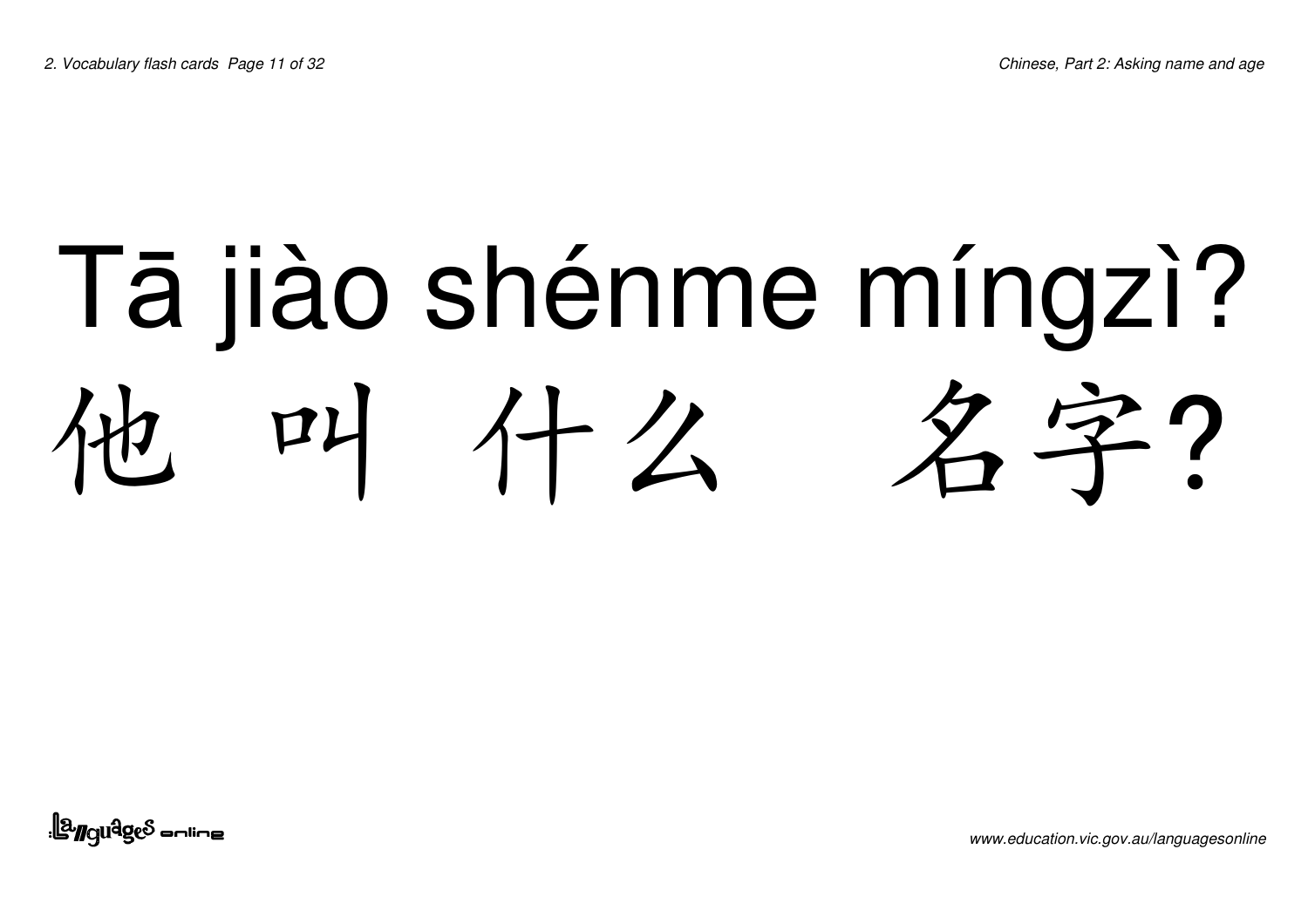### **What's his name?**

<u>||a<sub>rgu</sub>qe</u>s anline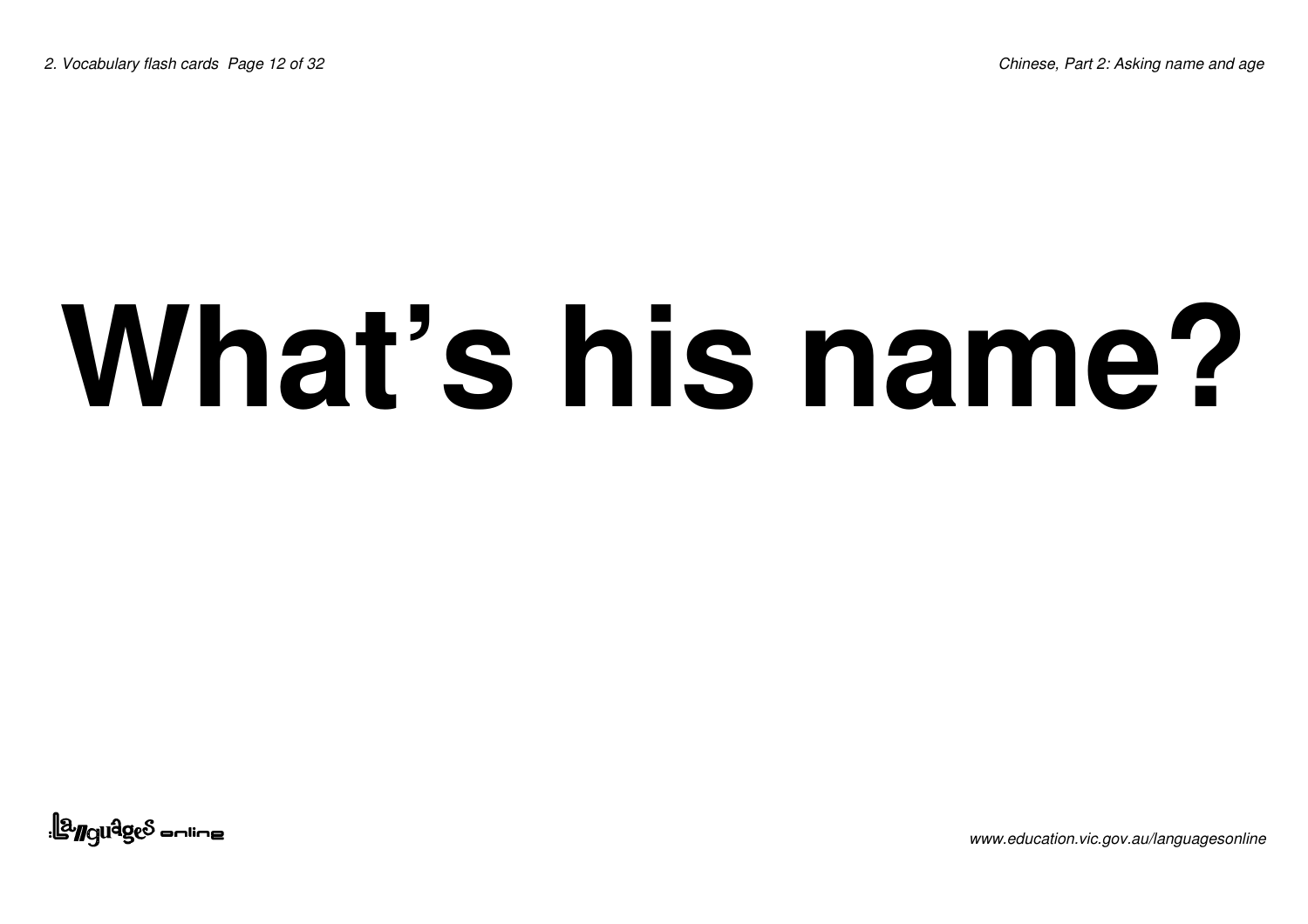#### Tā jiào Lǐ Xiăo-lóng. 대  $\sqrt{1 - \pi a}$

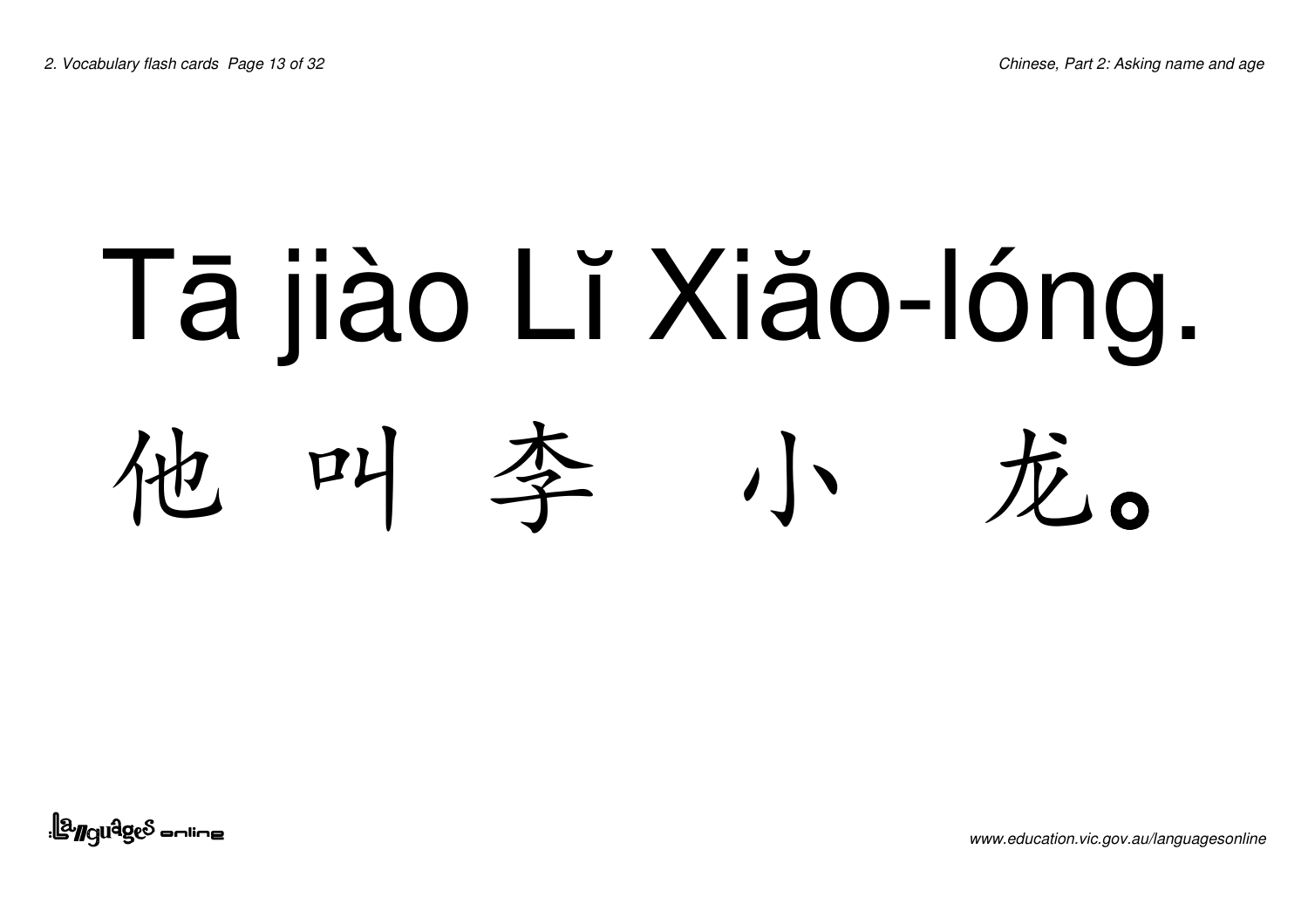### **His name is Li Xiao-long.**

<u>||a<sub>rgu</sub>qe</u>s anline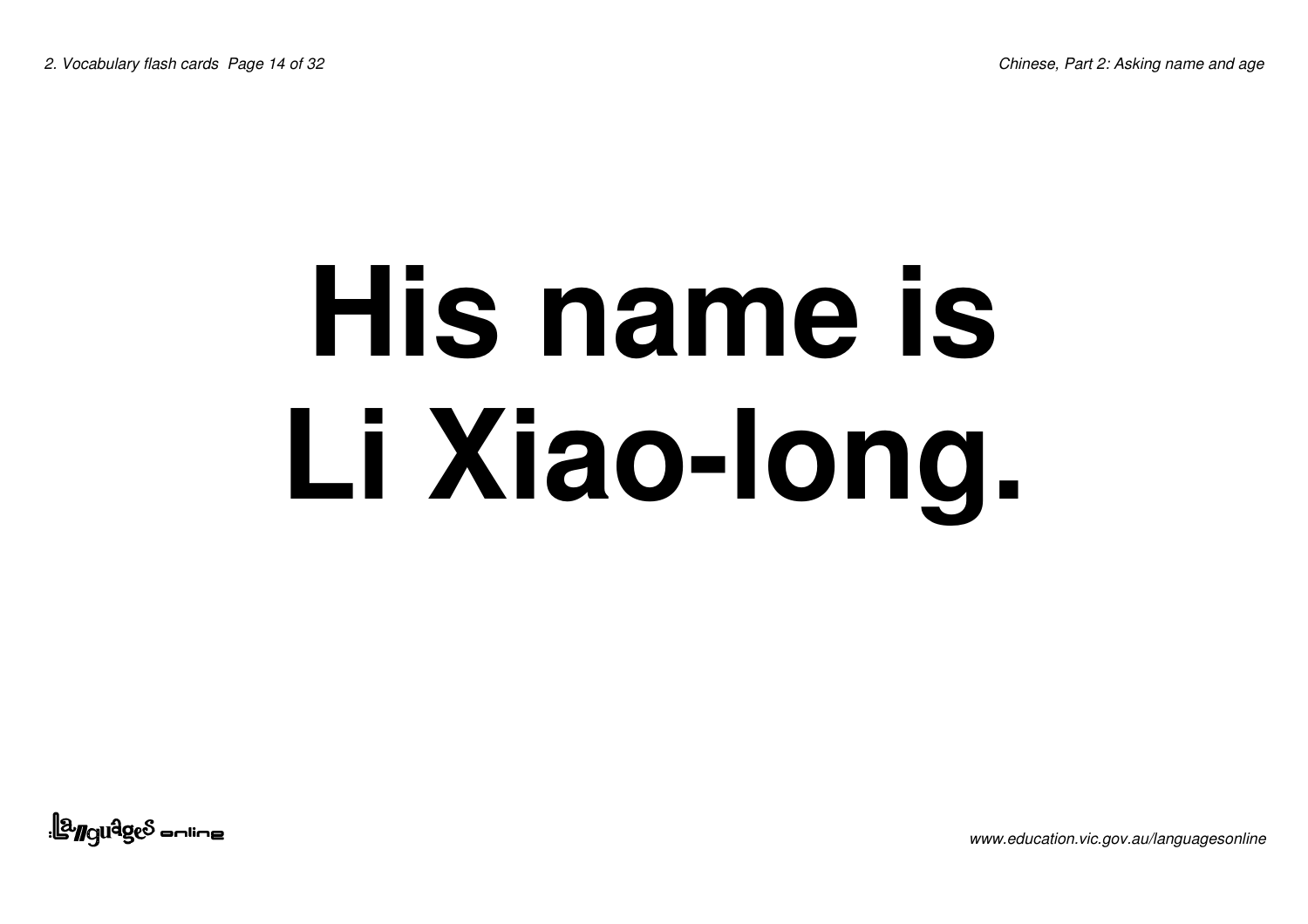#### Tā jiào shénme? 대 什么?

<u>||a<sub>ggu</sub>qe</u>s anline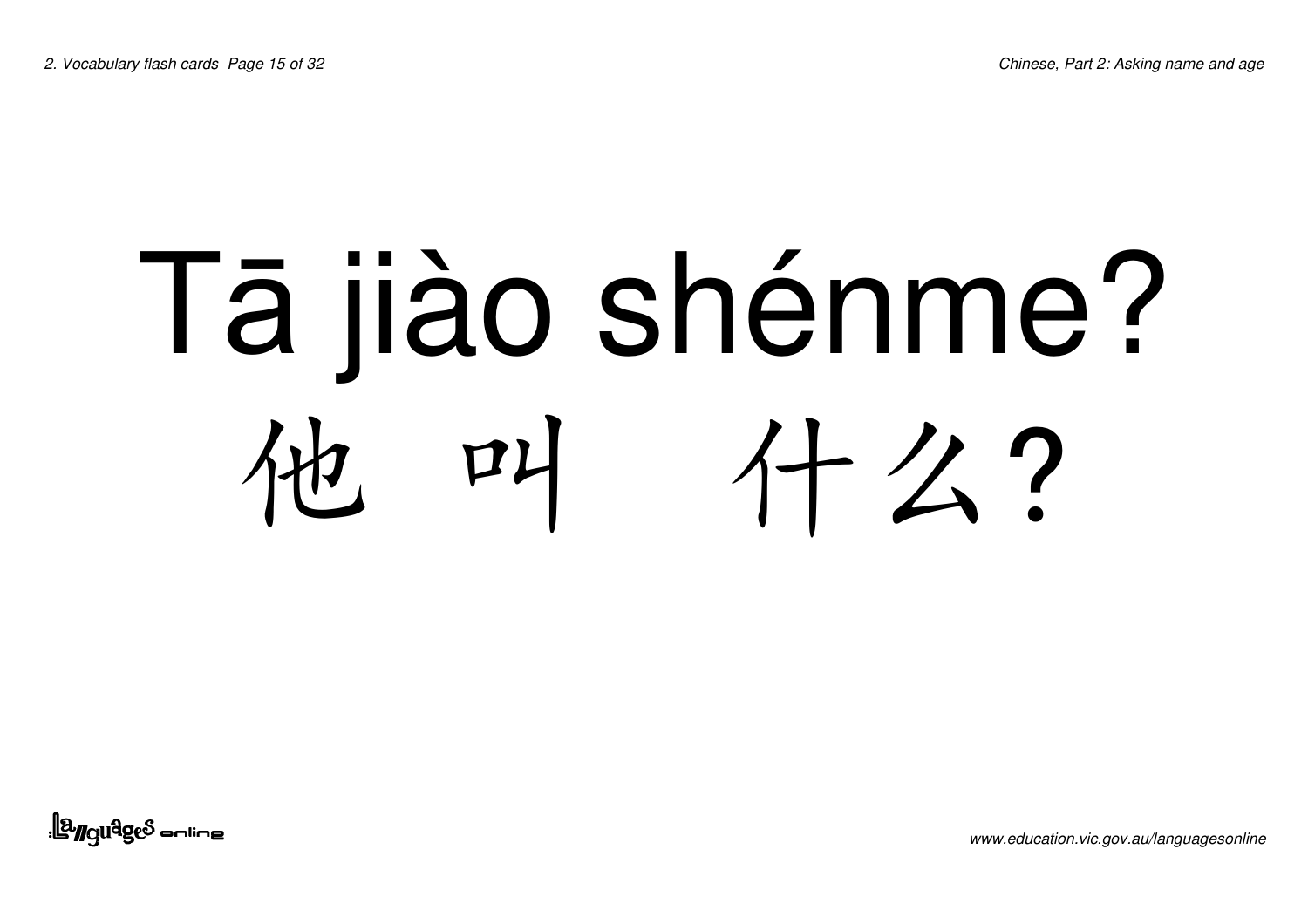### **What's his name?**

<u>||a<sub>ngu</sub>qes anline</u>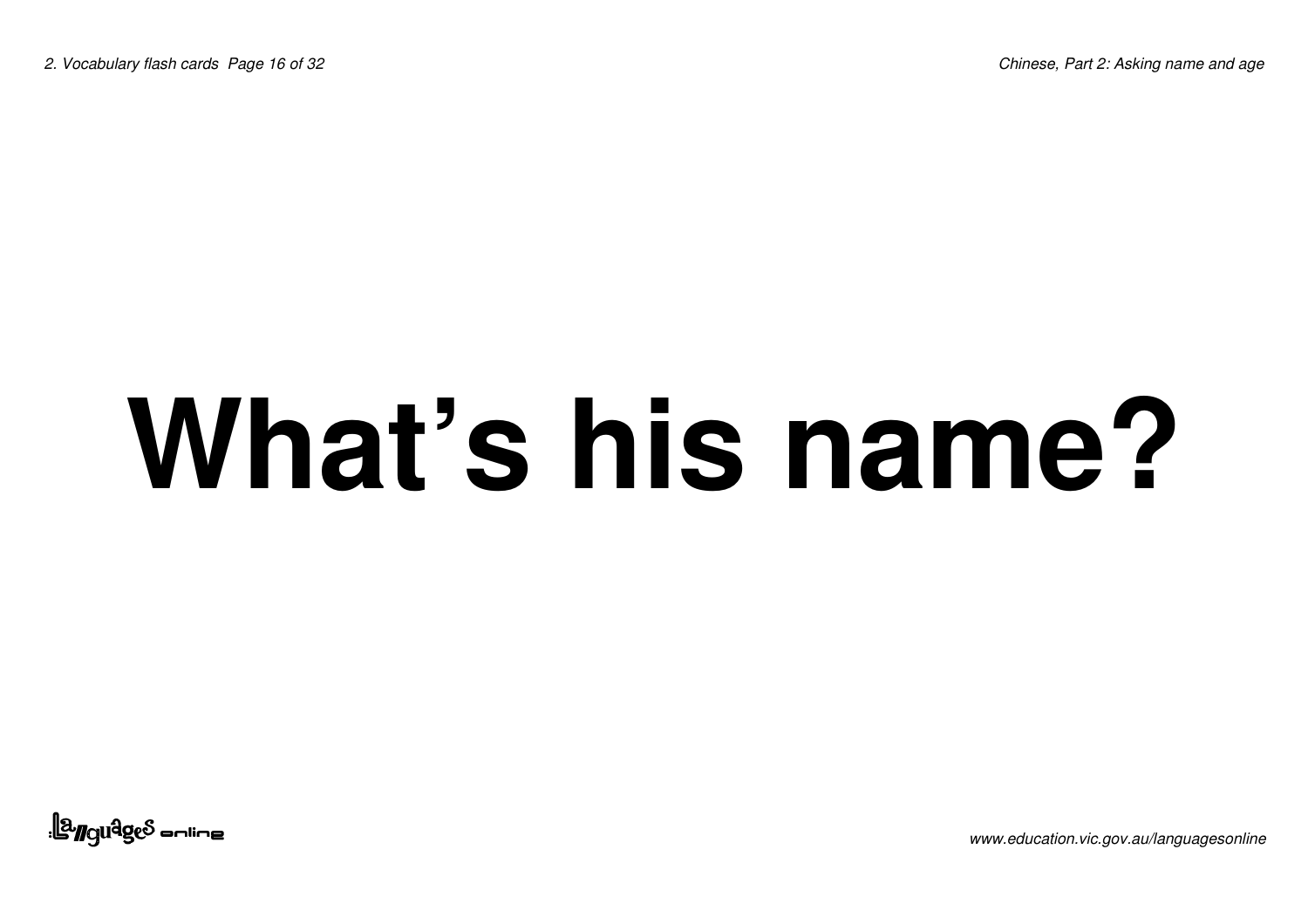#### Tā jiào Yáo Míng. 머니 明。

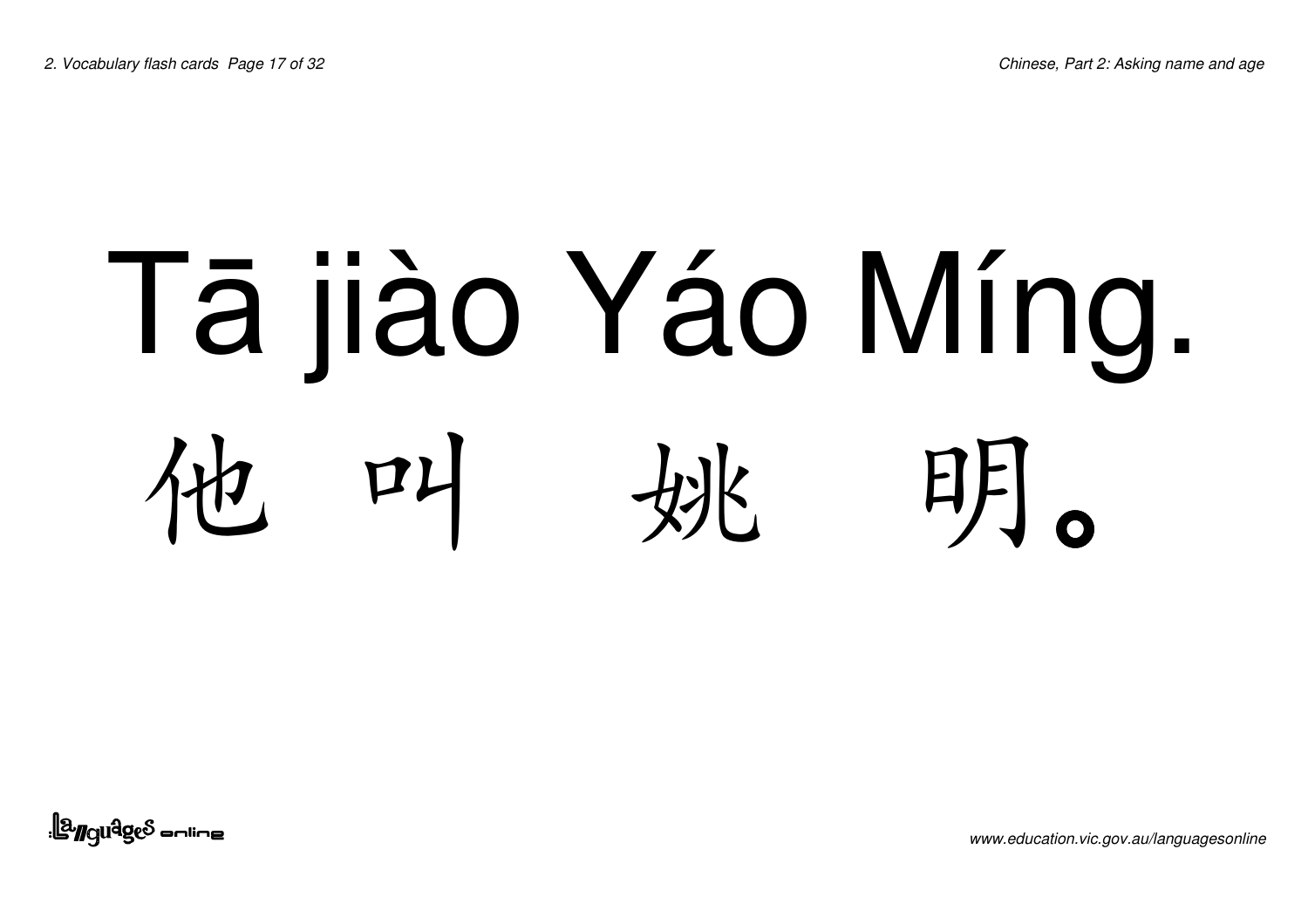*2. Vocabulary flash cards Page 18 of 32 Chinese, Part 2: Asking name and age*

### **His name is Yáo Míng.**

<u>||a<sub>rgu</sub>qe</u>s anline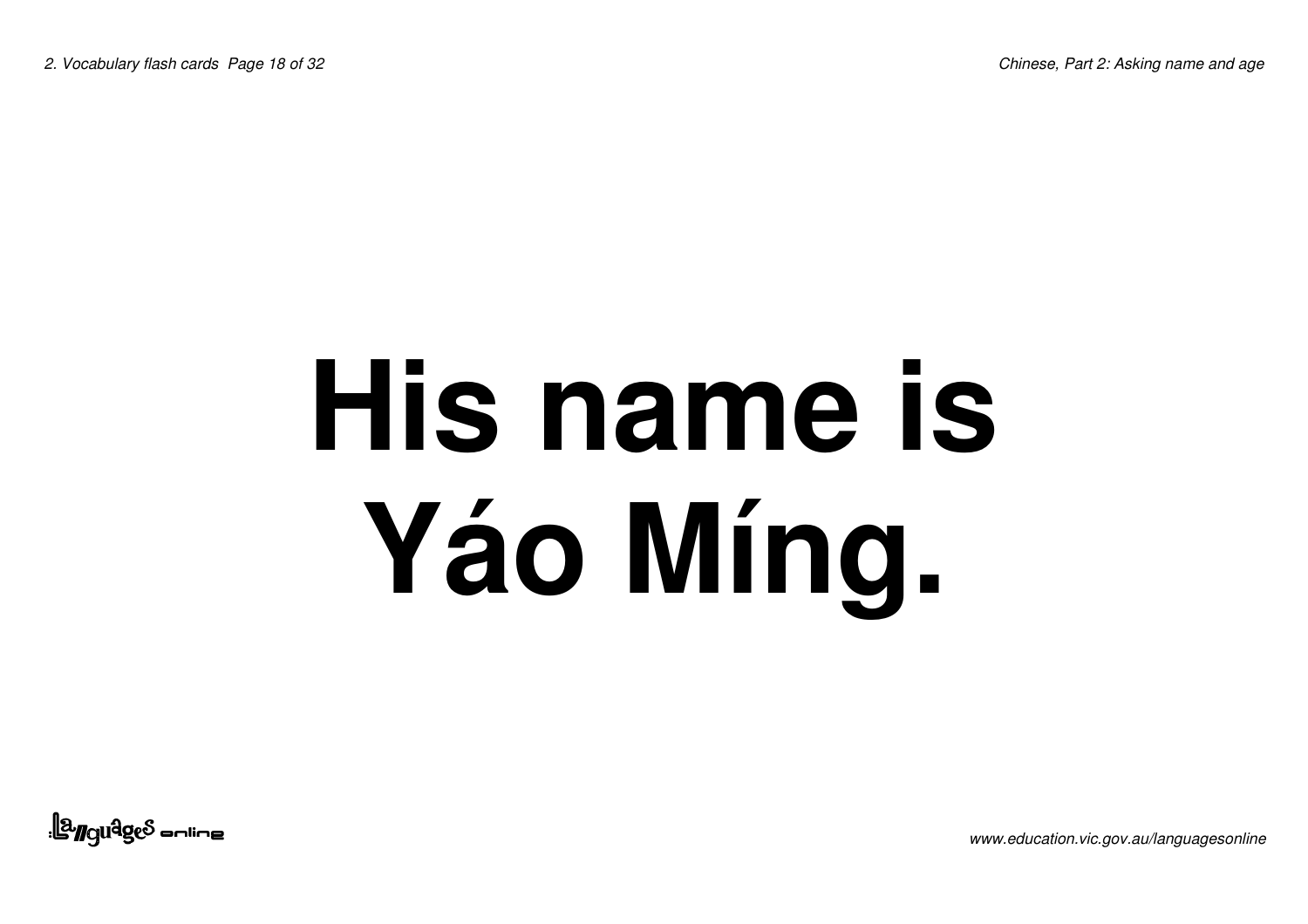#### Nĭ duō dà? 你多 大

<u>||a<sub>ngu</sub>qe</u>s sulius|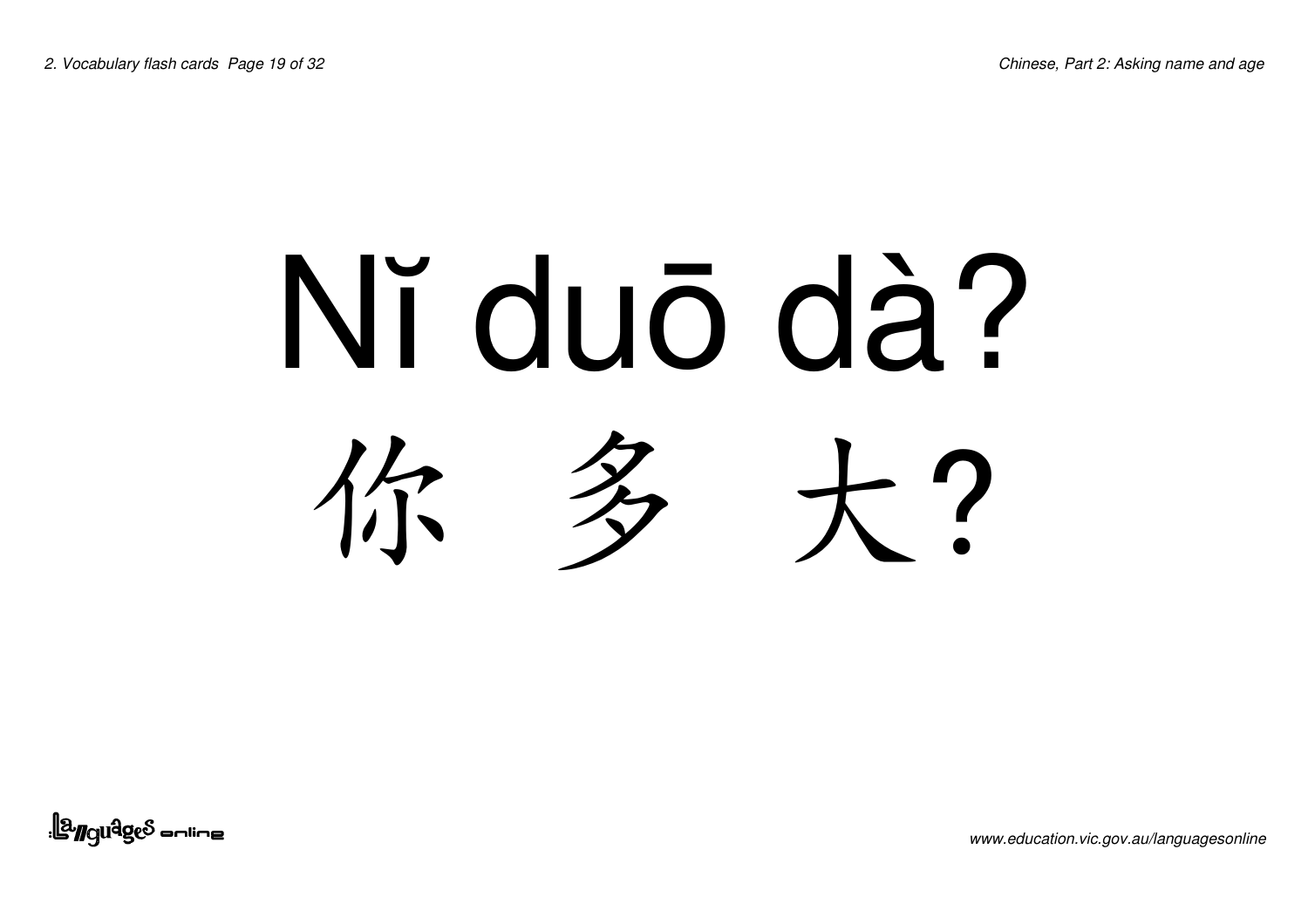### **How old are you?**

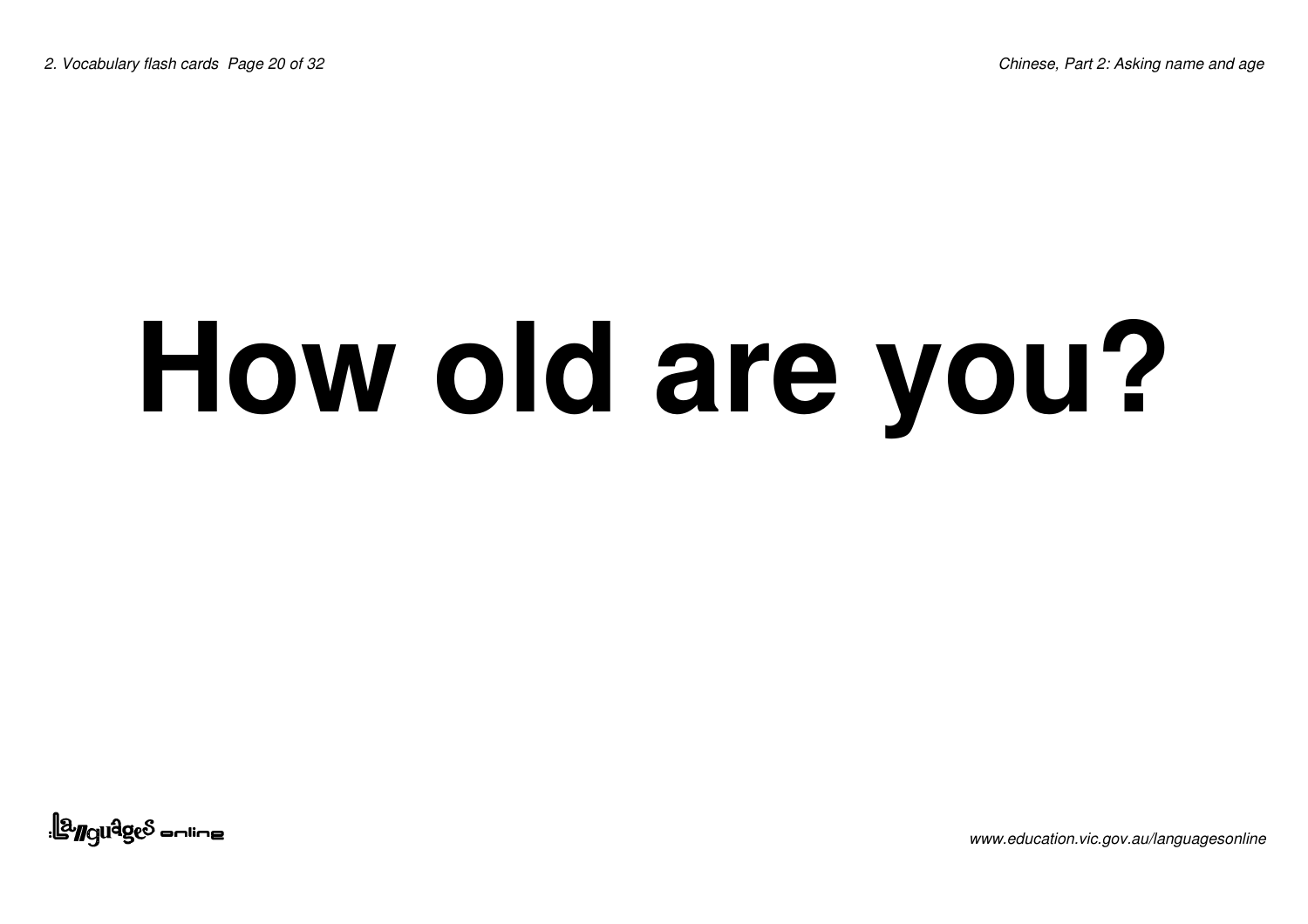# Wŏ 15 sui. 15岁

<u>||a<sub>ngu</sub>qe</u>s sulius|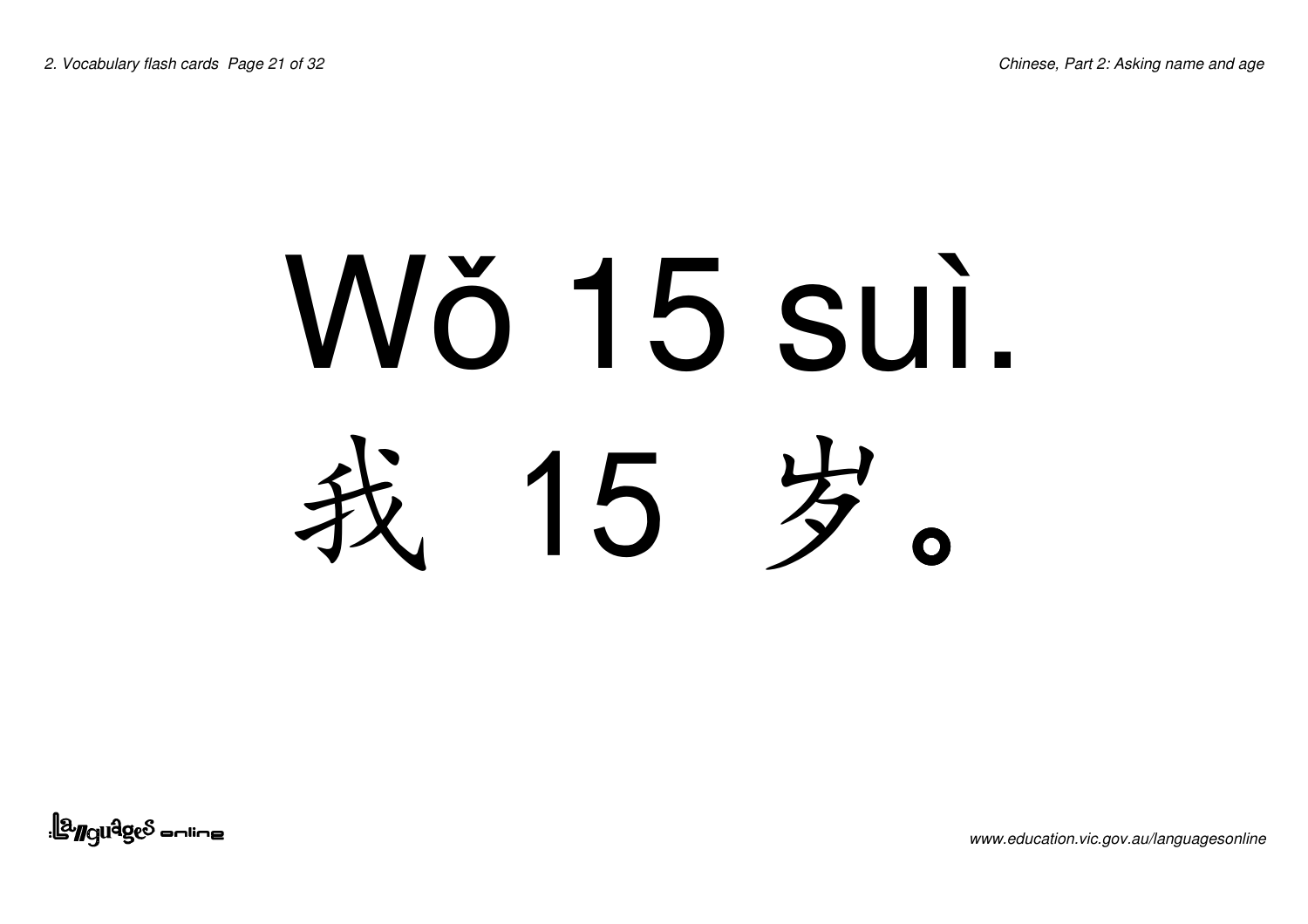### **I'm 15.**

<u>||a</u>nguages <del>online</del>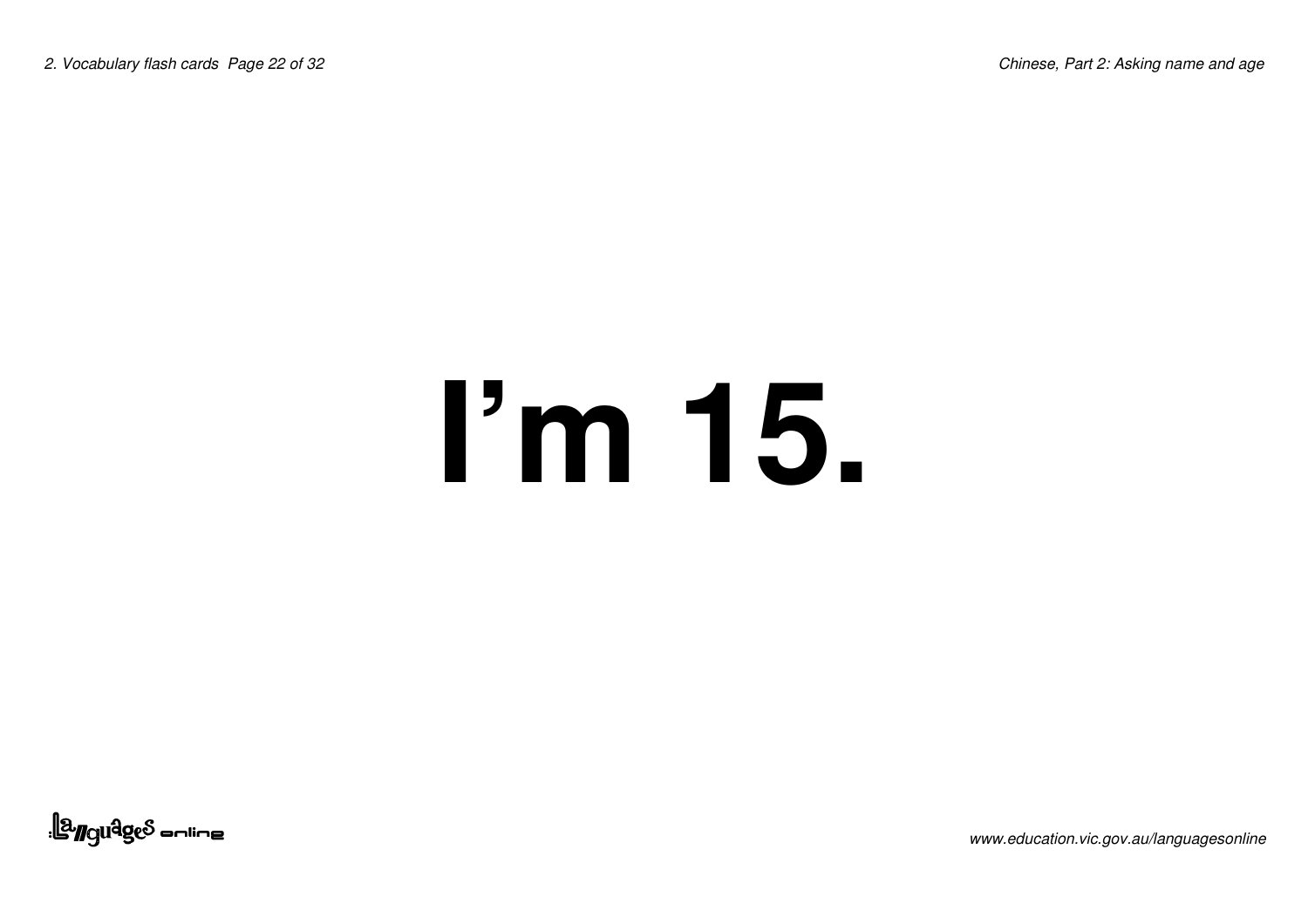## Nïn duō dà niánjì? 年纪?

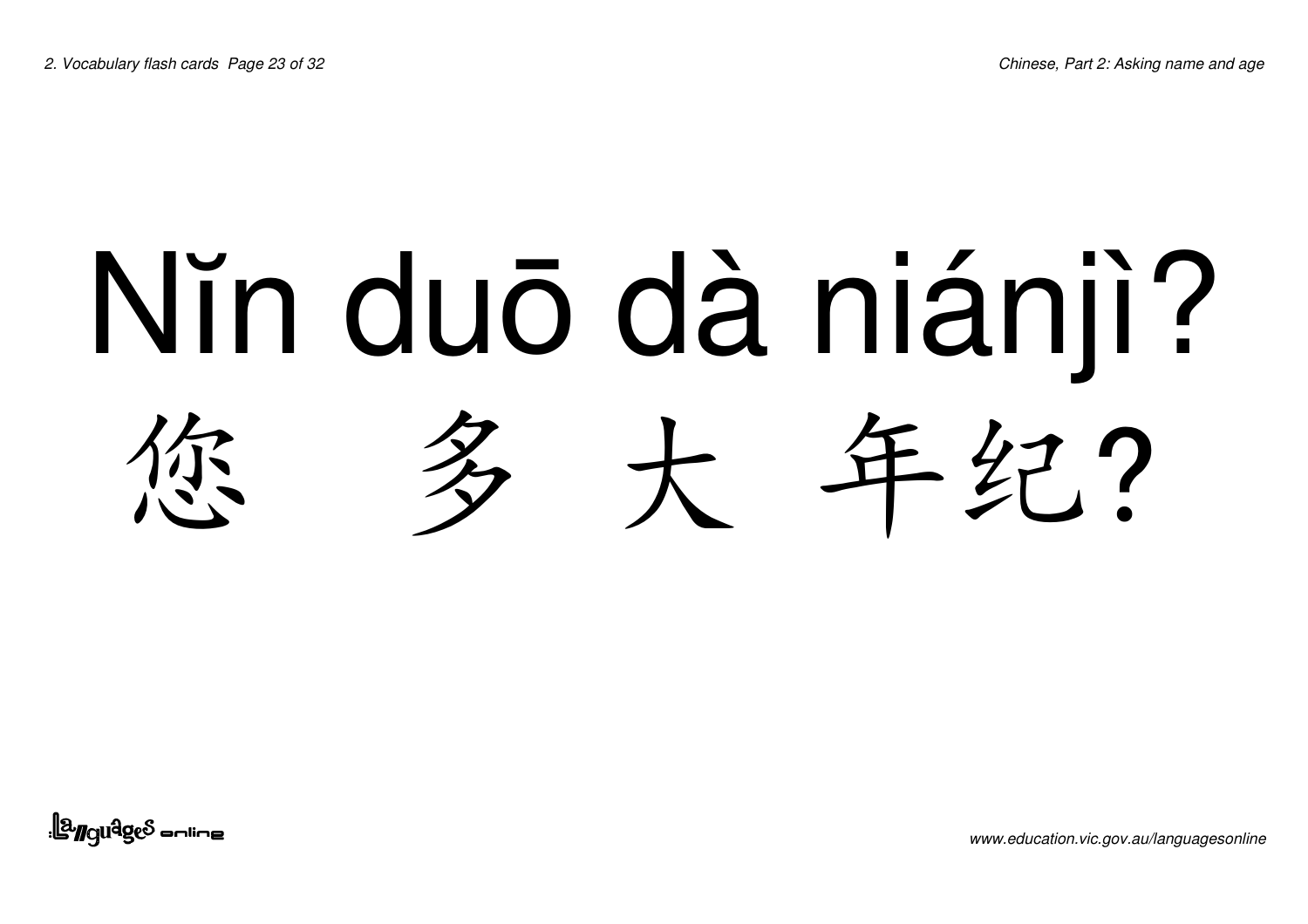### **How old are you now?** *(polite)*

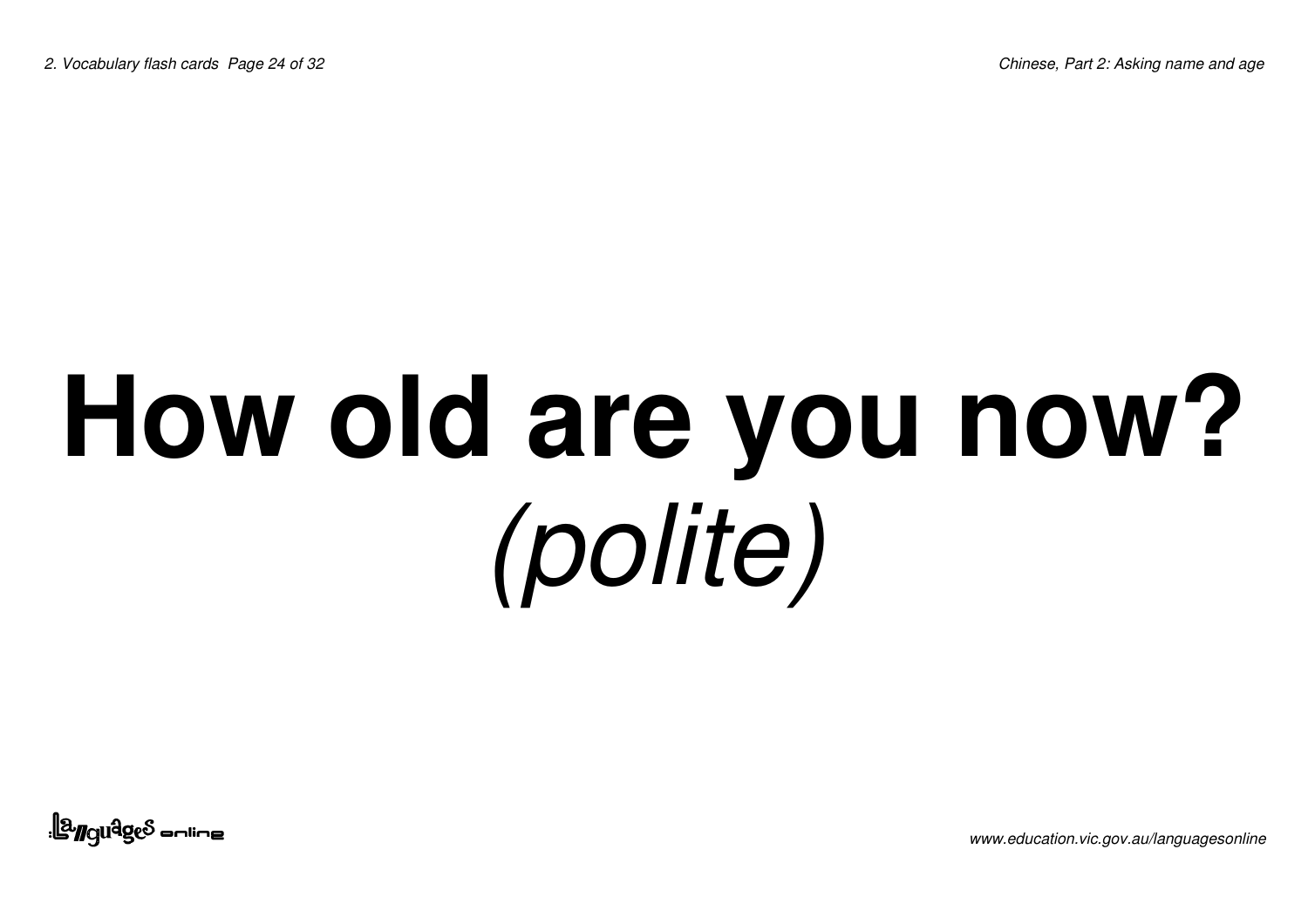# Nĭ jĭ suì? 你几岁?

<u>||a gudges anline</u>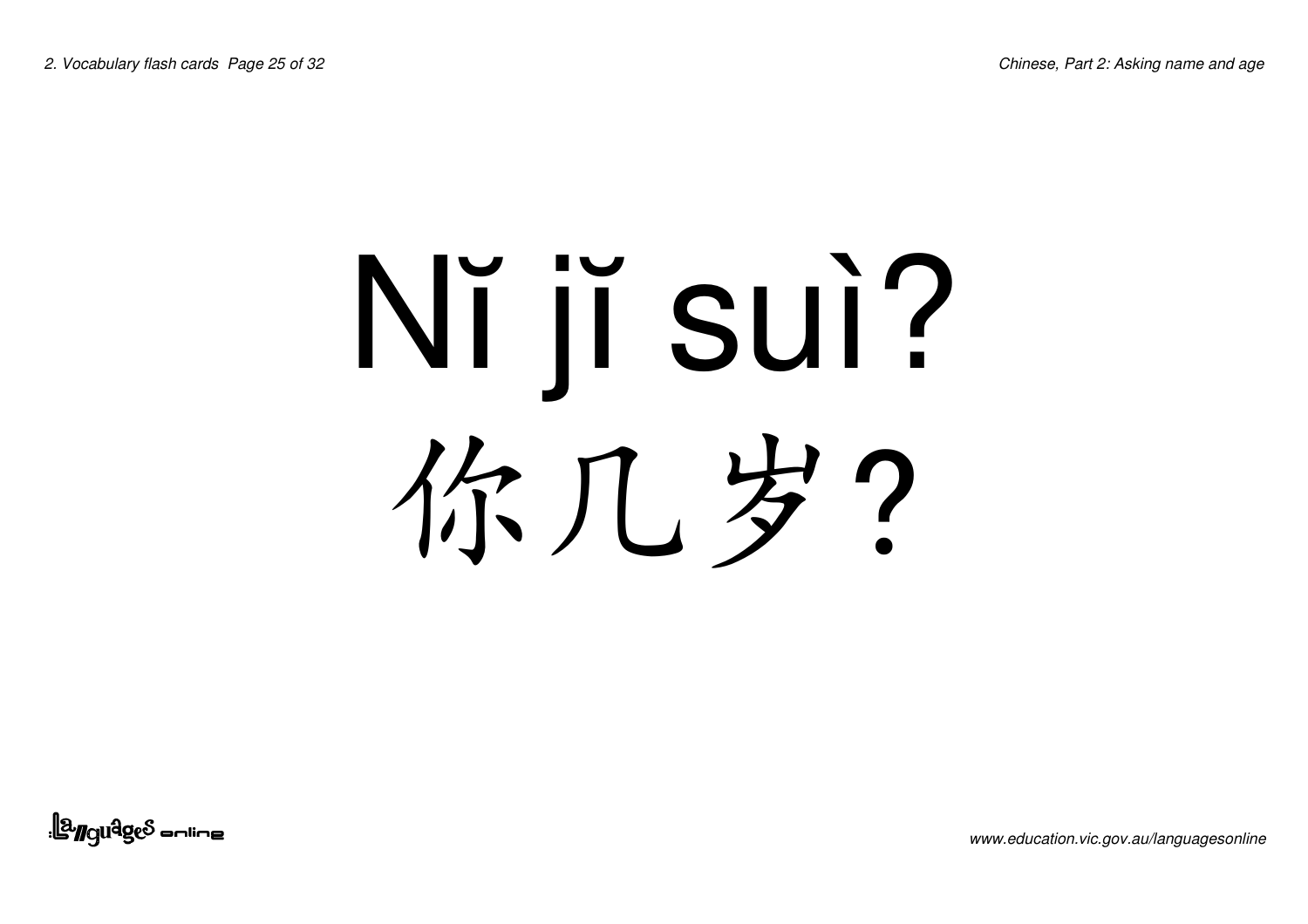### **How old are you?** *(to <sup>a</sup> child)*

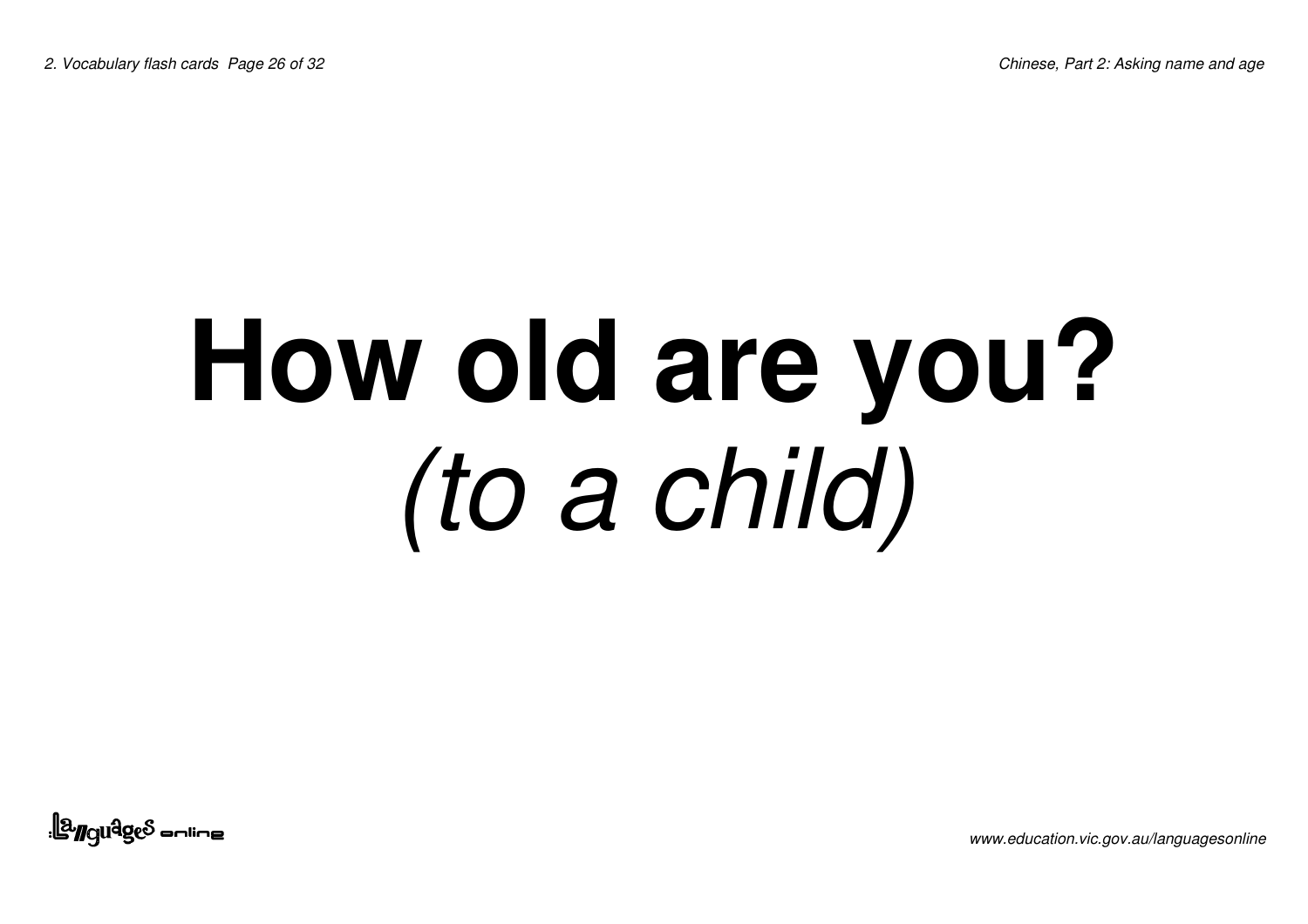#### Wŏ 8 sui.  $\mathcal{B}$ 歹  $\Omega$

<u>||a<sub>r</sub>guages anline</u>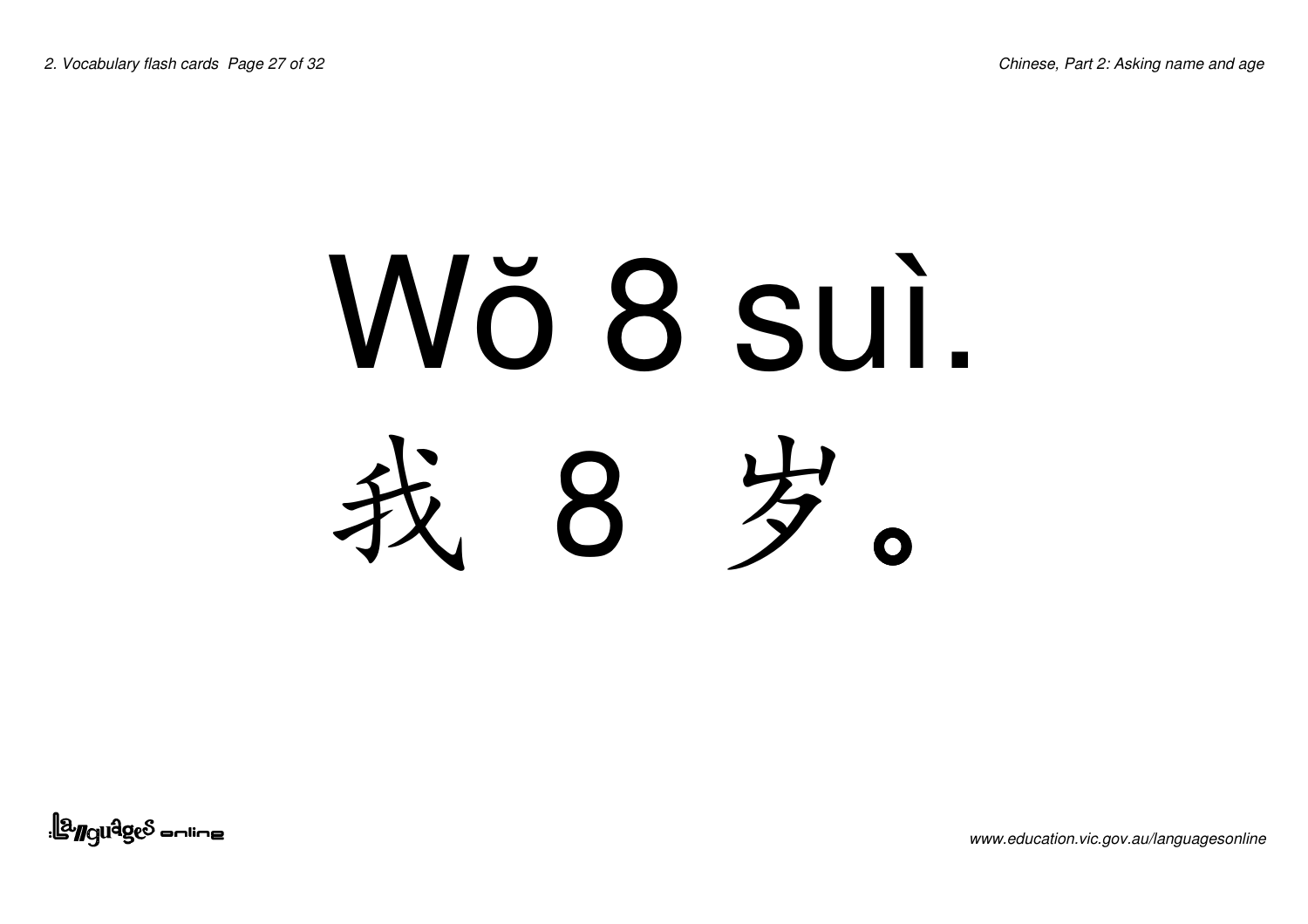## **I'm 8.**

<u>||a gudges anline</u>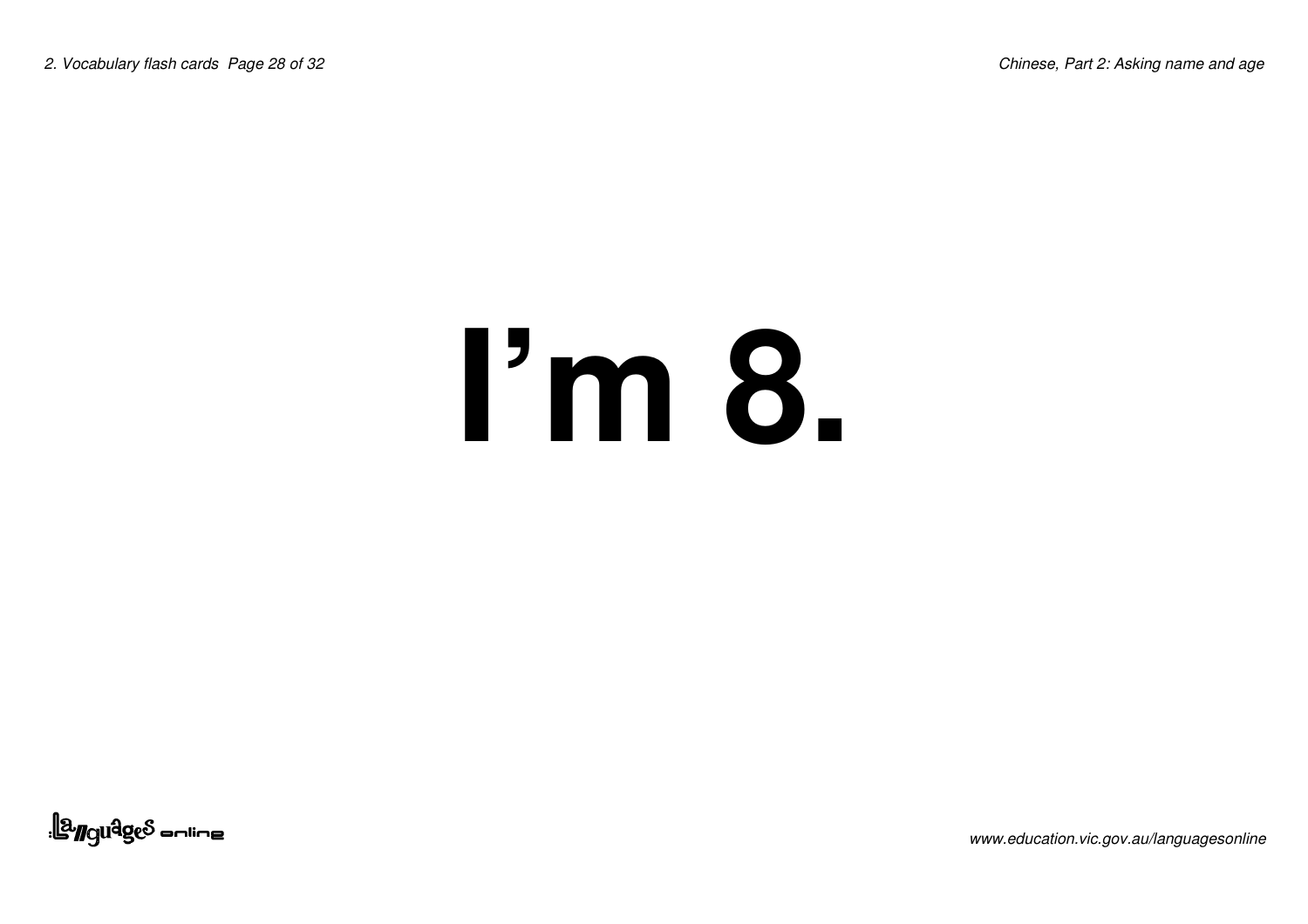# Tā duō dà le? 大

<u>| angudges anline</u>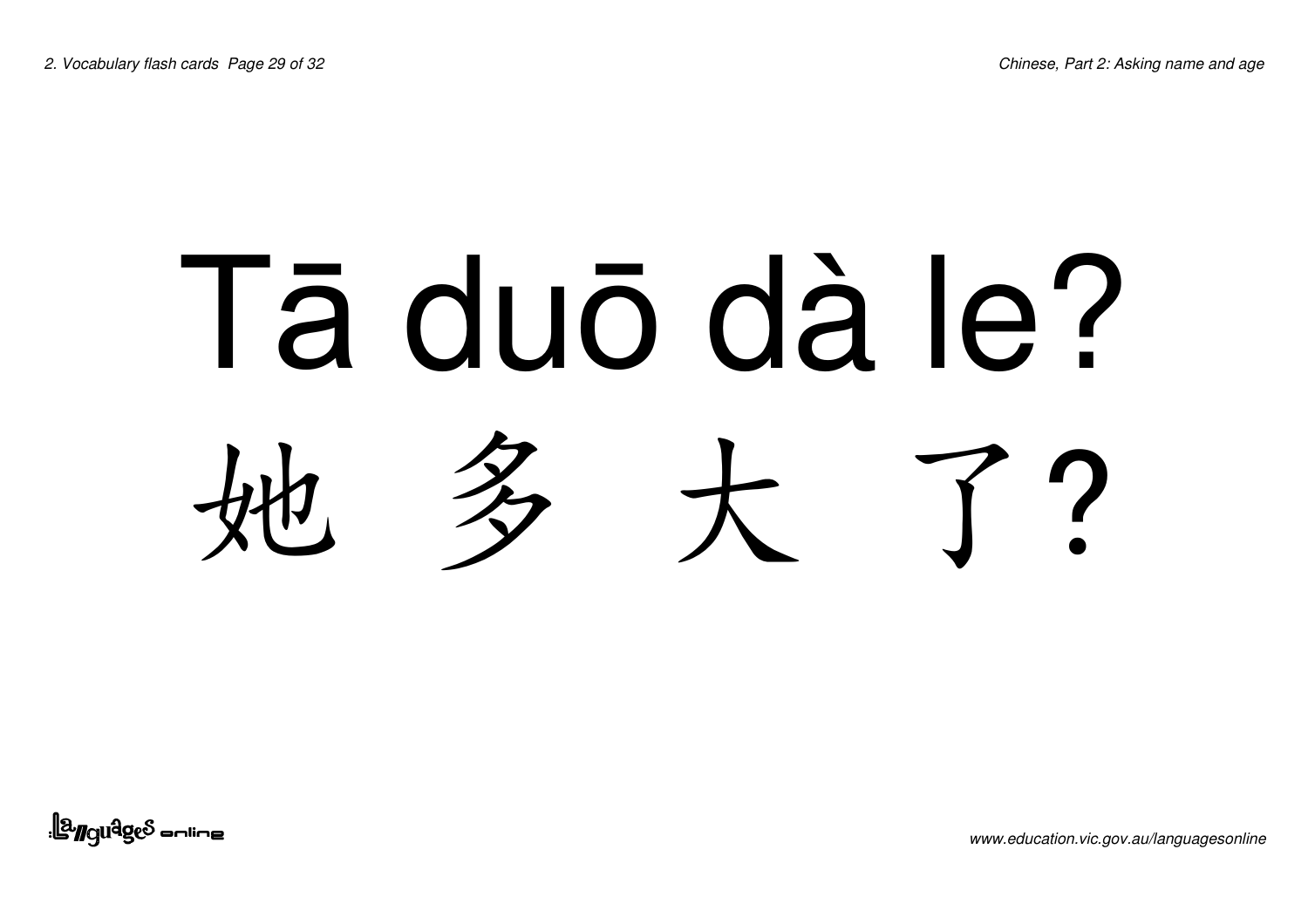#### **How old is she now?**

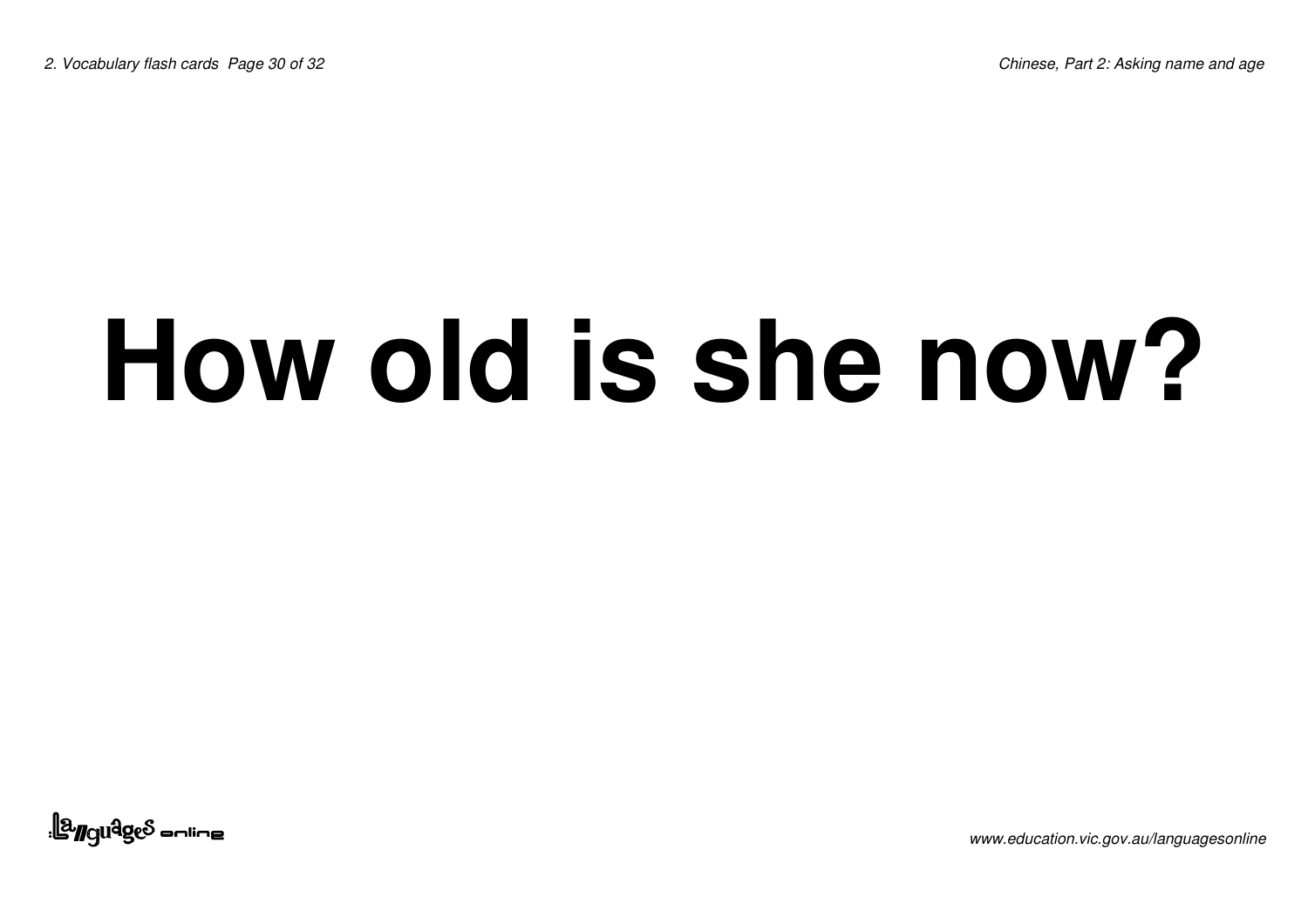# Tā shíèr sui le.  $12$